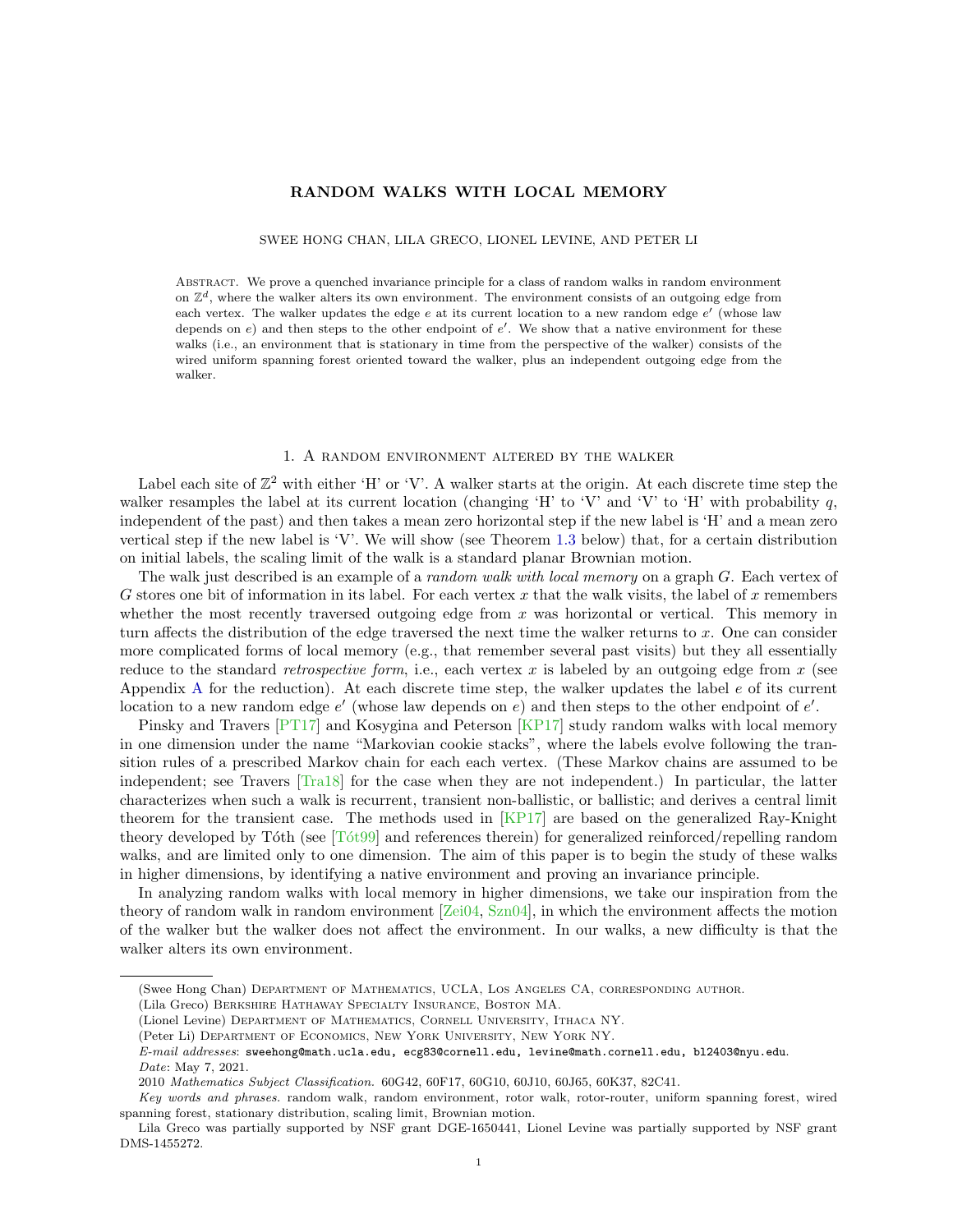1.1. Main results. An interesting feature of random walk with local memory is that the walker organizes its environment to form a tree. Indeed, when the walk is expressed in retrospective form, the local state at each previously visited vertex is the last exit edge, so the edges at visited vertices form a tree oriented toward the walker. From this observation, it is natural to use the wired spanning forest (defined below) to construct a native environment (i.e., an invariant measure for the environment viewed from the perspective of the walker; see Definition [5.2\)](#page-14-0).

Let  $G$  be a simple connected graph that is locally finite (i.e., each vertex has a finite degree). Let  $W_1 \subseteq W_2 \subseteq \ldots$  be finite connected subsets of  $V(G)$  such that  $\bigcup_{n=1}^{\infty} W_n = V(G)$ . Let  $G_n$  be obtained from G by identifying all vertices outside  $W_n$  to one new vertex, and let  $\mu_n$  be the uniform measure on spanning trees of  $G_n$ . The *wired uniform spanning forest*, denoted by WUSF, is then the unique infinite-volume limit of  $\mu_n$ .

Fix a vertex o of G as the initial location of the walker. To build an initial environment from WUSF, we orient the connected component of  $o$  in the WUSF toward  $o$ , orient all other components toward infinity, and add an independent outgoing edge from the o. Note that there might be more than one way to orient a component toward infinity if it has more than one end; we will orient them using the orientation given by Wilson's method rooted toward infinity [\[BLPS01\]](#page-19-0). We denote by  $\overline{\text{WUSE}}^+$  the resulting initial environment. This environment is a native environment under the following assumptions.

Assume that G is a simple (undirected) Cayley graph of a finitely generated group. A random walk with localy memory is *transitive* if every vertex follows the same rule in updating its local memory; see [\(Tran\)](#page-13-0). A random walk with local memory is uniform if, averaging over all initial labels, every outgoing edge of the current location is equally likely to be the next label. We remark that we actually prove the main results under a weaker uniformity assumption called  $c\text{-}stationarity$  (see [\(cSta\)](#page-13-1)), and we only use the uniformity assumption in this section to simplify the notation.

<span id="page-1-1"></span>**Theorem 1.1.** Consider a random walk with local memory on a simple Cayley graph that is transitive and uniform. Then  $\overline{WUSF}^+$  is a native environment.

We prove Theorem [1.1](#page-1-1) in §[5](#page-13-2) by proving an analogous statement for finite graphs, and then passing to a limit.

It turns out that  $\overrightarrow{WUSF}^+$  satisfies a stronger property, namely that it is an *ergodic native environment* (i.e., an ergodic measure for the environment viewed from the perspective of the walker; see Definition [6.3\)](#page-16-0), under the additional assumption that the random walk with local memory is *elliptic* (i.e., every neighbor of the current location is visited next with positive probability; see [\(Ell\)](#page-16-1)).

<span id="page-1-2"></span>Theorem 1.2. Consider a random walk with local memory on a simple Cayley graph that is transitive, uniform, and elliptic. Then  $\overline{WUSF}^+$  is an ergodic native environment.

We prove Theorem [1.2](#page-1-2) in §[6.2](#page-16-2) through a delicate combinatorial argument that makes use of the tail triviality of WUSF. We believe that the ellipticity assumption is not necessary for the conclusion of Theorem [1.2;](#page-1-2) see §[8.2.](#page-19-1)

Our next result is the following functional CLT for when G is a *lattice graph* in  $\mathbb{R}^d$  (i.e., a Cayley graph such that  $V(G)$  is a subgroup of  $\mathbb{R}^d$  with vector addition as the group operation). A random walk with local memory is a martingale if, conditioned on the present location and label, the expected next location of the walker is equal to the present location; see [\(Mtgl\)](#page-7-0).

For every outgoing edge e of the initial location o, let  $Y_e \in \mathbb{R}^d$  be the location of the walker after one step of the walk, assuming e is the initial label at o. We denote by  $\Gamma_e$  the  $d \times d$  covariance matrix  $\mathbb{E}\left[Y_eY_e^\top\right]$ , and by  $\Gamma$  the average of covariance matrices of outgoing edges of  $o$ .

<span id="page-1-0"></span>**Theorem 1.3.** Consider a random walk with local memory on a simple lattice graph in  $\mathbb{R}^d$  that is transitive, uniform, and is a martingale. Suppose that the initial environment is an ergodic native environment  $\pi$ . Then, for almost every environment sampled from  $\pi$ , the trajectory of the walker scales to a Brownian motion in  $\mathbb{R}^d$ . That is to say,

$$
\frac{1}{\sqrt{n}}(X_{\lfloor nt \rfloor})_{t \ge 0} \stackrel{n \to \infty}{\implies} B(t).
$$

Here  $X_{\lfloor nt \rfloor}$  is the location of the walker at the  $\lfloor nt \rfloor$ -th step of the walk,  $B(t)$  is a Brownian motion in  $\mathbb{R}^d$ with diffusion matrix Γ, and the convergence is weak convergence in the Skorohod space  $D_{\mathbb{R}^d}[0,\infty)$ .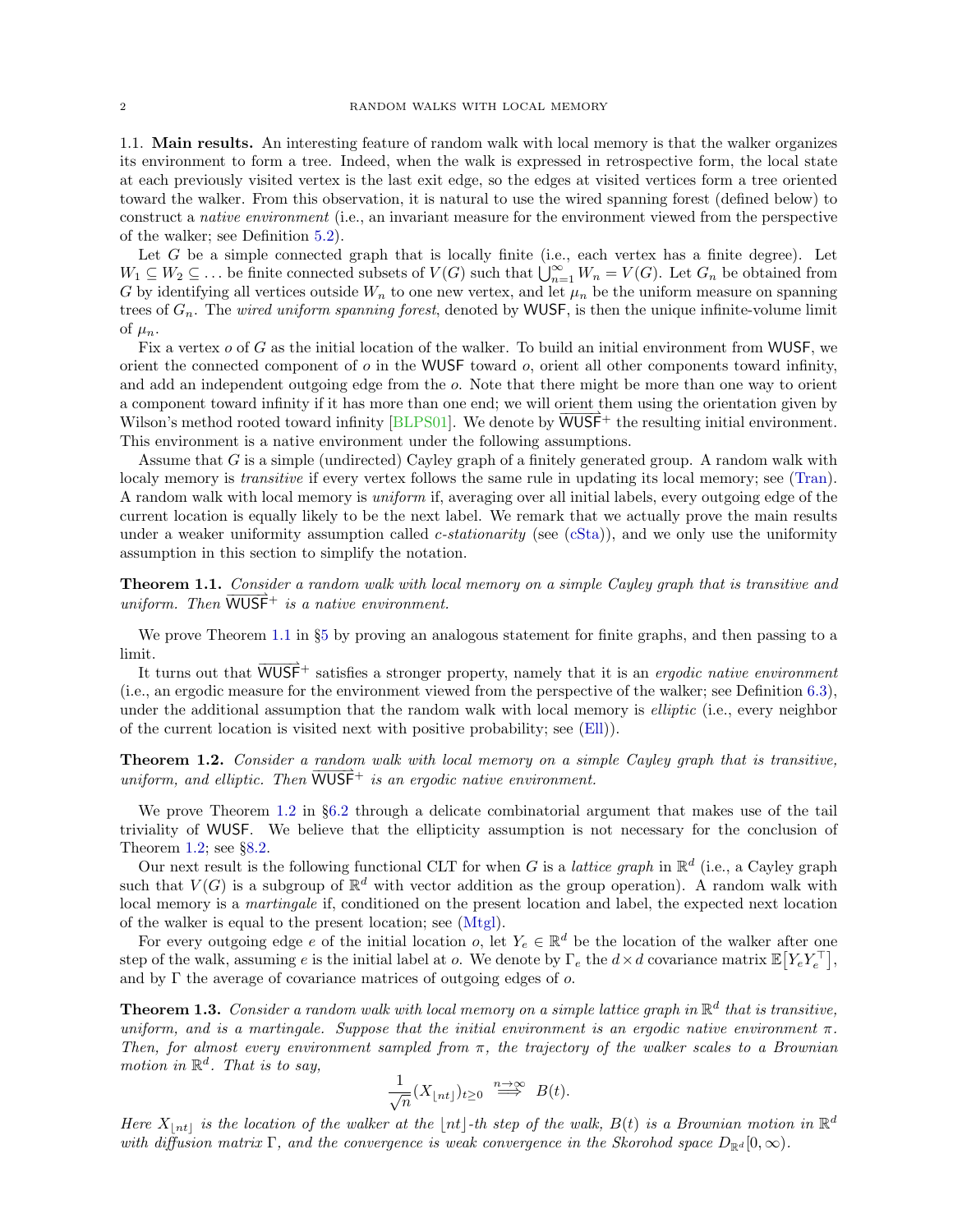In particular, Theorem [1.3](#page-1-0) applies to the 'H,V'-walk described in the beginning with  $q$  strictly between 0 and 1. We prove Theorem [1.3](#page-1-0) in §[7](#page-17-0) by using standard tools in random walks in random environments, namely the martingale CLT and the pointwise ergodic theorem, and we illustrate the flavor with the 'H,V' walk here. By the martingale CLT, the problem reduces to showing that the walker encounters the label 'V' half of the time, i.e.,

<span id="page-2-0"></span>
$$
\frac{1}{n}\sum_{i=0}^{n-1} \mathbb{1}\{\text{the label used by the walker at the }i\text{-th step is 'V'}\} \longrightarrow \frac{1}{2},\tag{1}
$$

in probability as  $n \to \infty$ . The convergence in [\(1\)](#page-2-0) in turn follows from the pointwise ergodic theorem. Note that, in order to apply the pointwise ergodic theorem, the initial environment needs to be native and ergodic, and  $\overrightarrow{WUSF}$ <sup>+</sup> is such an environment by Theorem [1.2.](#page-1-2)

Our final result is the following functional CLT, assuming a stronger regularity condition on the RWLM but requiring no condition on the initial environment. An RWLM has *identical local covariances* if  $\Gamma_e = \Gamma_{e'}$ for every outgoing edge e of o.

<span id="page-2-1"></span>**Proposition 1.4.** Consider a random walk with local memory on a simple lattice graph in  $\mathbb{R}^d$  that is transitive, is a martingale, and has identical local covariances. Then, for every initial environment,

$$
\frac{1}{\sqrt{n}} (X_{\lfloor nt \rfloor})_{t \ge 0} \stackrel{n \to \infty}{\implies} B(t),
$$

where  $X_{\lfloor nt \rfloor}$  is the location of the walker at the  $\lfloor nt \rfloor$ -th step of the walk, and  $B(t)$  is a Brownian motion in  $\mathbb{R}^d$  with diffusion matrix  $\Gamma$ .

We prove Proposition [1.4](#page-2-1) (under slightly weaker assumptions) in §[3](#page-6-0) as a direct application of the martingale CLT. In particular, Proposition [1.4](#page-2-1) applies to the random walk with local memory on the triangular lattice where the mechanism is rotating the current outgoing edge by 60 degrees, 180 degrees, or 300 degrees, each with probability  $\frac{1}{3}$ ; see Example [2.6.](#page-6-1) On the other hand, Proposition [1.4](#page-2-1) does not apply to 'H,V'-walk if  $q \neq \frac{1}{2}$  (since  $\Gamma_e$  is equal to  $\begin{bmatrix} 1-q & 0 \\ 0 & q \end{bmatrix}$  $0 \qquad q$ if e is a horizontal edge, and is equal to  $\begin{bmatrix} q & 0 \\ 0 & 1 \end{bmatrix}$  $0 \quad 1 - q$  $\Big]$  if e is a vertical edge). This necessitates results such as Theorem [1.3](#page-1-0) that has weaker assumptions and does apply to a family of models that include 'H,V'-walk.

# 1.2. Other related work.

1.2.1. When each vertex uses a deterministic rule to update its local memory, the random walk with local memory is known as *rotor walk* (discovered independently by [\[WLB96,](#page-20-7) [PDDK96,](#page-20-8) [Pro03\]](#page-20-9)). In this model, each vertex is given a prescribed cyclic ordering on its outgoing edges, and for every update the vertex changes the current edge to the next edge in the cyclic order. A fundamental difficulty with rotor walk is its lack of randomness: For example, it is an open problem to prove that the rotor walk in  $\mathbb{Z}^2$  with i.i.d. uniform initial rotors is recurrent; see  $[HLM^+08, FLP16]$  $[HLM^+08, FLP16]$  for an exposition of this and related problems.

1.2.2. One dimensional random walk with local memories are more commonly studied in the literature under the name *excited random walks* (introduced by Benjamini and Wilson [\[BW03\]](#page-19-4)): A pile of cookies is initially placed at each vertex of  $\mathbb{Z}^d$   $(d \geq 1)$ . Upon visiting a vertex, the walker consumes the topmost cookie from the pile and moves to the neighboring vertex according to probabilities prescribed by that cookie. If there are no cookies left at the current vertex, the walker chooses a neighbor uniformly at random and moves there.

The functional limit theorem for excited random walks on  $\mathbb Z$  have been studied for the case of bounded number of i.i.d. cookies [\[KM11,](#page-19-5) [DK12\]](#page-19-6), periodic cookies [\[KP16\]](#page-20-10), and Markovian cookies [\[KP17,](#page-20-2) [HLSH18\]](#page-19-7), among others. The functional limit theorem for higher-dimensional walks are much rarer in comparison. Nevertheless, it has been studied for the case of a single cookie with drift to a specific direction by [\[VdHH12\]](#page-20-11) (for dimensions  $d > 8$  and a specific drift intensity), by [\[BR07\]](#page-19-8) (for all dimensions), and by [\[MPRV12\]](#page-20-12) (for all dimensions under more general assumptions). We refer the reader to  $KZ13$  for an excellent survey on excited random walks. Finally, in the direction of non-Markovian walks, the most relevant recent work is [\[BL19\]](#page-19-9), which applies martingale theory to higher-dimensional elephant random walks.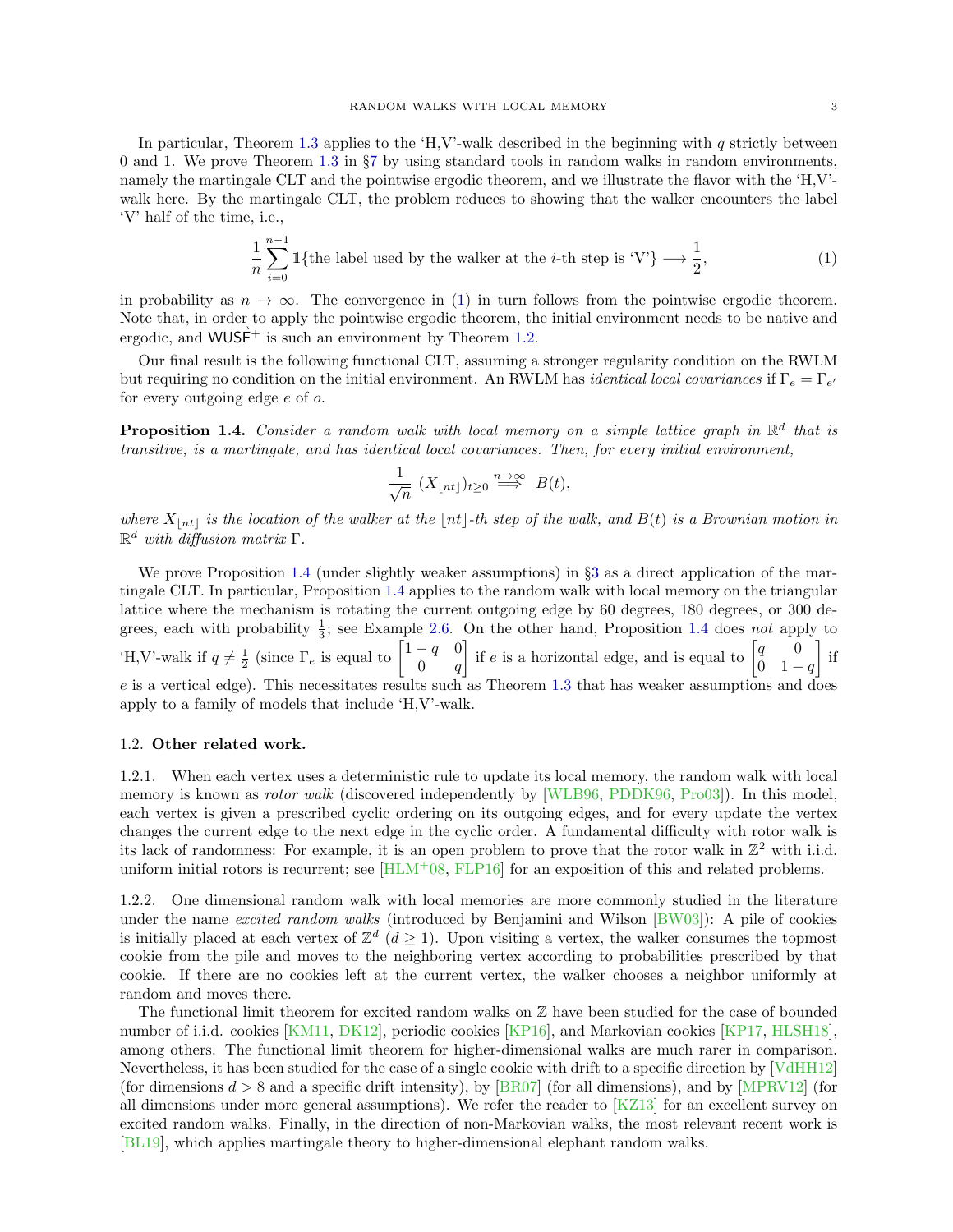

<span id="page-3-0"></span>FIGURE 1. The vertices visited by a 10,000-step rotor walk (left), 'H'-'V' walk with  $q = 1$ (middle), and simple random walk (right) on  $\mathbb{Z}^2$ ; these processes are ordered in increasing amount of randomness. Each edge is colored according to the time of its first visit by the walker.

The main motivation of this paper is to begin extending the results of [\[KP17,](#page-20-2) [HLSH18\]](#page-19-7) from dimension one to higher dimensions, which we partly achieve in Theorem [1.3.](#page-1-0) In particular, it is shown in [\[HLSH18\]](#page-19-7) that the scaling limit for  $p$ -rotor walk in  $\mathbb Z$  (where the next edge points in the same direction as the current edge with probability p, and points in the opposite direction with probability  $1 - p$ ) is a Brownian motion perturbed at extrema. This perturbation is caused by the initial environment in [\[HLSH18\]](#page-19-7) not being a native environment. We expect that proving a scaling limit for any higher-dimensional random walk with local memory in a non-native environment will require major new ideas (for example, what are the planar and higher-dimensional analogues of the one-dimensional Brownian motion perturbed at extrema?).

1.2.3. A self-interacting random walk (SIRW) is a nearest-neighbour walk on  $\mathbb{Z}^d$ , where at each step the probability of the walker to jump along a certain direction  $\alpha$  is proportional to  $w(n_{\alpha})$ , where  $w : \mathbb{N} \to \mathbb{R}_{>0}$  is a monotone weight function and  $n_{\alpha}$  is the number of previous jumps along the direction  $\alpha$ . Unlike random walks with local memory, the transition probabilities for SIRW depend on all of the previous visits to the current location rather than just the most recent visit. Various limit theorems for various one-dimensional SIRWs were studied by Tóth (see e.g.,  $[Tót95, Tót96]$ ), and we refer to the survey  $[Tót99]$  for references on this subject. It remains to be seen if the methods of this paper can be applied to SIRWs in higher dimensions.

1.2.4. The idea of viewing the environment from the perspective of the walker dates back to the work of Kozlov [\[KOZ85\]](#page-20-16) and Papanicolaou-Varadhan [\[PV82\]](#page-20-17). It was pointed to us by the anonymous referee that it would be interesting to find out what are the native environments for SIRWs. We refer the reader to [\[BS02,](#page-19-10) Lecture 1] for references on this subject.

1.2.5. Random walk with local memory is a special case of the stochastic abelian networks defined in [\[BL16\]](#page-19-11). More precisely, a random walk with local memory is a unary network in which every processor sends exactly one letter of output for each letter of input. From this perspective, a general stochastic abelian network can then be viewed as a branching random walk with local memory with multiple types of walkers.

1.3. Outline. In §[2](#page-4-0) we give the rigorous definition of random walks with local memory. In §[3](#page-6-0) we prove Proposition [1.4.](#page-2-1) In §[4](#page-8-0) we construct the wired spanning forest oriented toward a fixed vertex, which is a simple modification of the construction in [\[BLPS01\]](#page-19-0). In §[5](#page-13-2) we use the oriented wired spanning forest from §[4](#page-8-0) to construct a native environment for random walk with local memory, and proves Theorem [1.1.](#page-1-1) In §[6](#page-15-0) we prove Theorem [1.2.](#page-1-2) In §[7](#page-17-0) we prove Theorem [1.3.](#page-1-0) In §[8](#page-18-0) we conclude with a list of open problems. In Appendix [A](#page-20-0) we show the reduction that converts random walks with more complicated forms of local memory to the standard retrospective form, at the cost of changing the underlying graph to a larger graph that might have multiple edges.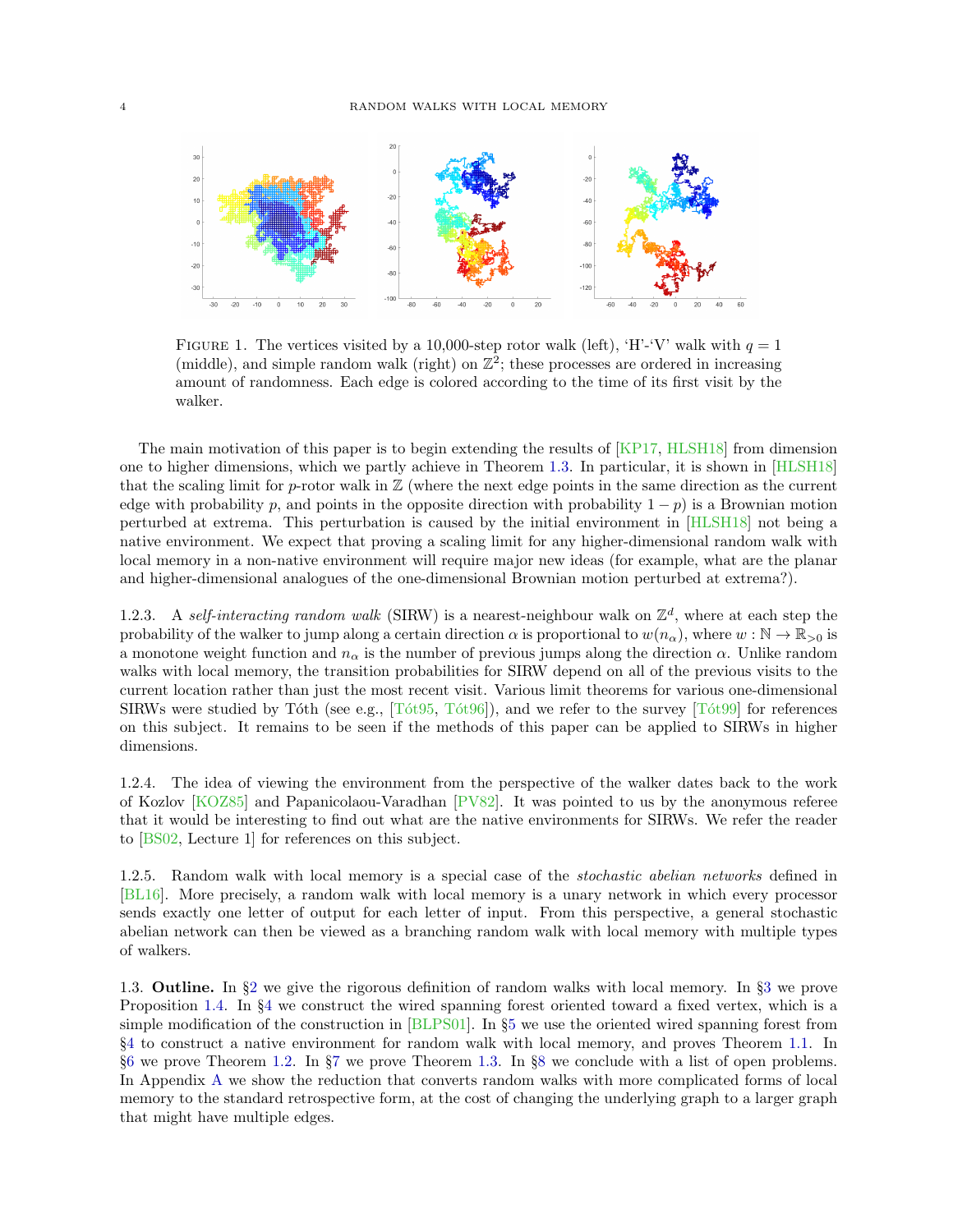## 2. Random walks with local memory

<span id="page-4-0"></span>Throughout this paper  $G := (V(G), E(G))$  denotes a connected, undirected graph that is locally finite (every vertex has finite degree) and simple (no loops, no multiple edges). We remark that all the results in this paper can be extended to non-simple graphs verbatim; and we simply restrict to the case of simple graphs to simplify the notation. When the graph  $G$  is evident from context, we will omit  $G$  from the notation and write  $V$  and  $E$  instead.

A neighbor of a vertex x is a vertex y such that  $\{x, y\} \in E$ . We denote by  $N(x)$  the set of all neighbors of x. An oriented edge of G is a pair  $(x, y) \in V \times V$  such that  $\{x, y\}$  is an (unoriented) edge of G. We call  $(x, y)$  an *outgoing* edge of x and an *incoming* edge of y. In an oriented subgraph of G, the *outdegree* (respectively, *indegree*) of x is the number of outgoing (respectively, *incoming*) edges of x in the oriented subgraph. We denote by  $\overrightarrow{E}$  the set of oriented edges of G. The running example for a graph in this paper is the integer lattice  $\mathbb{Z}^d$  of dimension d, i.e., the graph given by

$$
V := \{ \mathbf{x} \mid \mathbf{x} \in \mathbb{Z}^d \}; \qquad E := \{ \{ \mathbf{x}, \mathbf{y} \} \in \mathbb{Z}^d \times \mathbb{Z}^d \mid ||\mathbf{x} - \mathbf{y}|| = 1 \},
$$

where  $|| \cdot ||$  denotes the Euclidean norm.

<span id="page-4-1"></span>**Definition 2.1 (Mechanism).** A mechanism of a random walk with local memory is a collection of independent Markov chains  $\{M_x\}_{x\in V}$  indexed by the vertices of G, such that the state space of  $M_x$  is  $N(x)$ , the set of neighbors of x. We denote by  $p_x(\cdot, \cdot)$  the probability transition function of the chain  $M_x$ .

A rotor configuration of G is a map  $\rho: V \to V$  such that  $\rho(x)$  is a neighbor of x for all  $x \in V$ . This should be thought of as assigning to each vertex x of G a rotor which points to a neighbor of x via an oriented edge of G. A walker-and-rotor configuration is a pair  $(x, \rho)$ , where x is a vertex of G and  $\rho$  is a rotor configuration of G.

<span id="page-4-4"></span>Remark 2.2. A rotor configuration can be interpreted as either:

- A function  $\rho: V \to V$  such that  $\rho(x) \in N(x)$  for all  $x \in V$ ; or
- An oriented subgraph of G that has exactly one outgoing edge of each vertex of G.

These two objects are identified with each other by the map  $\rho \mapsto (V(\rho), E(\rho))$ , where

 $V(\rho) := V, \qquad E(\rho) := \{(x, \rho(x)) \mid x \in V\}.$ 

We would like to warn the reader that both interpretations will be used interchangeably starting from §[5.](#page-13-2)

<span id="page-4-3"></span>Definition 2.3 (Random walk with local memory). A random walk with local memory, or RWLM for short, is a sequence  $(X_n, \rho_n)_{n>0}$  of walker-and-rotor configurations satisfying the following transition rules:

$$
\rho_{n+1}(x) := \begin{cases} Y_n & \text{if } x = X_n; \\ \rho_n(x) & \text{if } x \neq X_n. \end{cases}
$$
 and 
$$
X_{n+1} := Y_n,
$$
 (2)

<span id="page-4-2"></span>where  $Y_n$  is a random neighbor of  $X_n$  sampled from  $p_{X_n}(\rho_n(X_n), \cdot)$  independent of the past.

Described in words,  $X_n$  records the location of the walker and  $\rho_n$  records the rotor configuration at time n of the RWLM. At time n, the walker updates the rotor of  $X_n$  using the Markov chain  $M_{X_n}$  (which depends only on  $X_n$  and  $\rho_n(X_n)$ , and then moves to the vertex to which the new rotor is pointing. The local memory in the name refers to the fact that the walker records the last exit from each vertex that it visits via the rotor configuration. See Figure [2](#page-5-0) for an illustration of an RWLM on  $\mathbb{Z}^2$ .

Naturally, the dynamics of the RWLM depend on the choice of the mechanism. The following are three examples of RWLMs that have appeared in the literature:

(i) Aldous-Broder walk, in which the walker performs a simple random walk on G and the rotor configuration never influences the decision of the walker. That is to say, for every  $x \in V$  and  $y \in N(x)$  the measure  $p_x(y, \cdot)$  is the uniform distribution on the neighbors of x. Our name for this walk comes from the algorithm of Aldous [\[Ald90\]](#page-19-12) and Broder [\[Bro89\]](#page-19-13) that generates the uniform spanning tree as a tree of first entrances of this walk.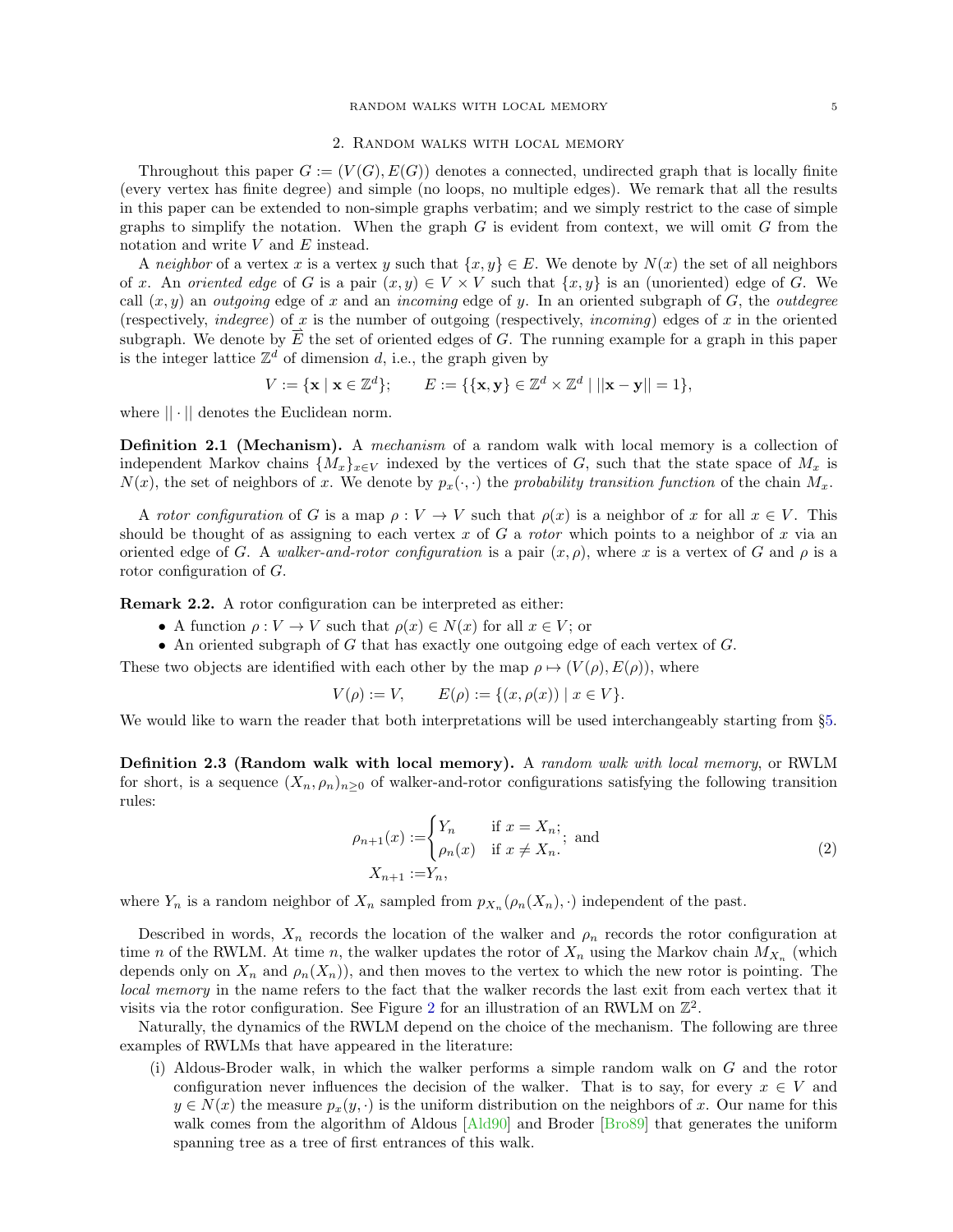

<span id="page-5-0"></span>FIGURE 2. Three steps of a random walk with local memory on  $\mathbb{Z}^2$ . The location of the walker is given by  $\bullet$ , and the rotor of each vertex is given by the arrow pointing out from the vertex.



<span id="page-5-1"></span>FIGURE 3. (a) The mechanism for p-rotor walk on  $\mathbb{Z}^2$ , in which the rotor rotates counterclockwise with probability p, and clockwise with probability  $1 - p$ . The location of the walker and the rotor after one step of the RWLM is given by (b) if the walker chooses to rotate the rotor counterclockwise, and by (c) if the walker chooses to rotate the rotor clockwise.

- (ii) Rotor walk [\[WLB96,](#page-20-7) [PDDK96,](#page-20-8) [Pro03\]](#page-20-9), in which the Markov chain  $M_x$  is given by a deterministic permutation  $\tau_x$  of the neighbors of x. That is, the chain  $M_x$  in state y will transition to  $\tau_x(y)$  with probability 1. We refer to  $\left[\text{HLM}^+08, \text{FLP16}\right]$  for more details.
- (iii) p-rotor walk on  $\mathbb{Z}$  [\[HLSH18\]](#page-19-7) for  $p \in [0, 1]$ , in which the probability transition function  $p_x$  ( $x \in \mathbb{Z}$ ) is given by

$$
p_x(x \pm 1, x \mp 1) = 1 - p;
$$
  $p_x(x \pm 1, x \pm 1) = p.$ 

We now present three other examples of RWLMs.

<span id="page-5-2"></span>**Example 2.4** (*p*-rotor walk on  $\mathbb{Z}^d$ ). Fix  $d \geq 2$  and  $p \in [0, 1]$ . Denote by  $e_1, \ldots, e_d$  the canonical basis of  $\mathbb{R}^d$ . The Markov chain  $M_{\mathbf{x}}$  ( $\mathbf{x} \in \mathbb{Z}^d$ ) has state space  $\{\mathbf{x} \pm \mathbf{e}_i \mid 1 \le i \le d\}$  and has the following transition rule:

> $\mathbf{x} \pm \mathbf{e}_i$  transitions to  $\sqrt{ }$  $\int$  $\overline{\mathcal{L}}$  $\mathbf{x} \pm \mathbf{e}_j$  with probability  $\frac{p}{d-1}$  if  $i < j$ ;  $\mathbf{x} \mp \mathbf{e}_j$  with probability  $\frac{1-p}{d-1}$  if  $i < j$ ;  $\mathbf{x} \pm \mathbf{e}_j$  with probability  $\frac{1-p}{d-1}$  if  $i > j$ ;  $\mathbf{x} \mp \mathbf{e}_j$  with probability  $\frac{p}{d-1}$  if  $i > j$ .

Described in words, if the rotor at the particle's current location is parallel to  $e_i$ , the walker first picks j uniformly from  $\{1, \ldots, d\} \setminus \{i\}$ . Then, the walker rotates the current rotor counterclockwise in the  $\{\min(i, j), \max(i, j)\}$ -plane with probability p, and rotates clockwise with probability  $1 - p$ . See Figure [3](#page-5-1) for an illustration of this mechanism on  $\mathbb{Z}^2$ .

<span id="page-5-3"></span>**Example 2.5** (*p*,*r*-rotor walk on  $\mathbb{Z}^d$ ). Fix  $d \geq 2$ ,  $p \in [0,1]$ , and  $r \in [0,1]$ . For each visit to  $\mathbf{x} \in \mathbb{Z}^d$ , the mechanism at x transitions according to the mechanism of Aldous-Broder walk with probability  $1 - r$ , and transitions according to the mechanism of  $p$ -rotor walk with probability  $r$ , independent of the past visits. Note that we recover 'H,V'-walk on  $\mathbb{Z}^2$  for  $q \leq \frac{1}{2}$  $q \leq \frac{1}{2}$  $q \leq \frac{1}{2}$  in §1 by taking  $p = \frac{1}{2}$  and  $r = 1 - 2q$ . Also note that, unlike p-rotor walks, in this model every neighbor of the current location of the walker (all 2d of them) is visited next with positive probability provided that  $r < 1$  (i.e., the walk is elliptic). See Figure [4](#page-6-2) for an illustration of this mechanism.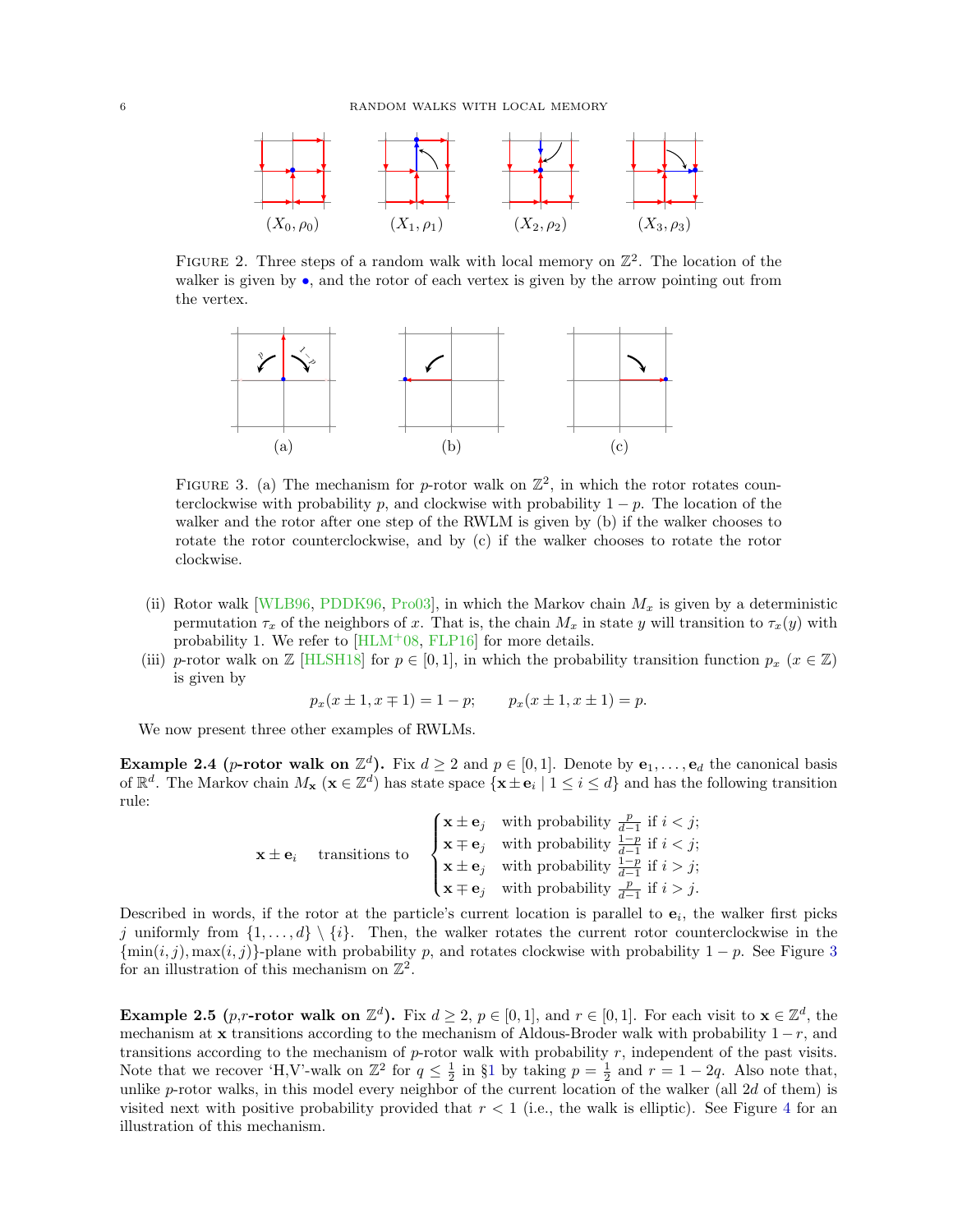

<span id="page-6-2"></span>FIGURE 4. The mechanism for p,r-rotor walk on  $\mathbb{Z}^2$ , which stays at the current rotor with probability  $a := \frac{1-r}{4}$ , rotates 180 degrees with probability a, rotates 90 degrees counterclockwise with probability  $b := \frac{1-r}{4} + pr$ , and rotates 90 degrees clockwise with probability  $c := \frac{1-r}{4} + (1-p)r$ .



<span id="page-6-3"></span>FIGURE 5. (a) The triangular lattice. (b) The mechanism for the triangular lattice, which rotates either 60 degrees counterclockwise, 180 degrees counterclockwise, or 300 degrees counterclockwise, each with probability  $\frac{1}{3}$ .

<span id="page-6-1"></span>**Example 2.6 (Triangular walk).** The triangular lattice is the graph embedded in  $\mathbb{R}^2$  given by:

$$
V := \left\{ a \begin{pmatrix} 1 \\ 0 \end{pmatrix} + b \begin{pmatrix} 1/2 \\ \sqrt{3}/2 \end{pmatrix} \middle| a, b \in \mathbb{Z} \right\};
$$
  

$$
E := \left\{ \{\mathbf{x}, \mathbf{y}\} \in V \times V \mid \|\mathbf{x} - \mathbf{y}\| = 1 \right\}.
$$

In this RWLM, the walker updates the current rotor by applying a counterclockwise rotation by either 60 degrees, 180 degrees, or 300 degrees, each with probability  $\frac{1}{3}$ . See Figure [5](#page-6-3) for an illustration of this mechanism.

#### 3. Martingale central limit theorem

<span id="page-6-0"></span>In this section we show that, under strong regularity assumptions on the RWLM, we can directly prove functional CLT from the vector-valued martingale CLT proved in [\[RAS05\]](#page-20-18). We denote by  $D_{\mathbb{R}^d}[0,\infty)$  the Skorohod space of  $\mathbb{R}^d$ -valued càdlàg paths on  $[0, \infty)$ . Recall that  $|| \cdot ||$  denotes the Euclidean metric.

<span id="page-6-4"></span>**Theorem 3.1 (Martingale CLT** [\[RAS05,](#page-20-18) Theorem 3]). Let  $(X_n)_{n\geq 0}$  be an  $\mathbb{R}^d$ -valued square-integrable martingale process w.r.t. a filtration  $(\mathscr{F}_n)_{n\geq 0}$ , and let  $V_n := X_{n+1} - X_n$  be the corresponding martingale difference sequence. Suppose that:

(i) There exists a symmetric, nonnegative definite  $d \times d$  matrix  $\Gamma$  such that

<span id="page-6-6"></span><span id="page-6-5"></span>
$$
\frac{1}{n} \sum_{i=0}^{n-1} \mathbb{E}\left[V_i V_i^\top \mid \mathscr{F}_i\right] \to \Gamma \qquad \text{in probability as } n \to \infty;\tag{CLT1}
$$

(ii) For any  $\epsilon > 0$ ,

$$
\frac{1}{n}\sum_{i=0}^{n-1} \mathbb{E}\big[\|V_i\|^2 \, \mathbb{1}\{\|V_i\| \ge \epsilon\sqrt{n}\} \mid \mathscr{F}_i\big] \to 0 \qquad \text{in probability as } n \to \infty. \tag{CLT2}
$$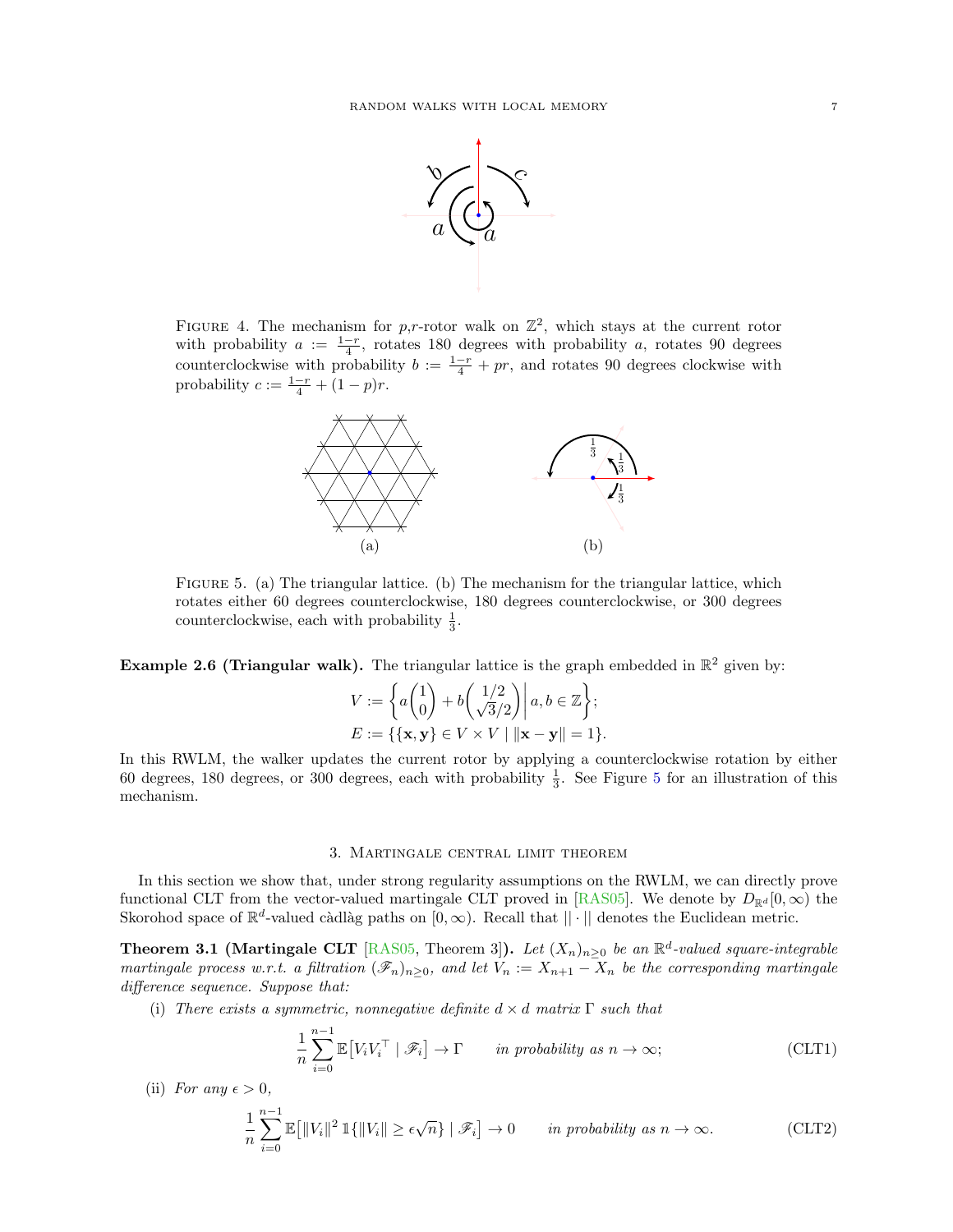Then  $\left\{\frac{1}{\sqrt{n}}X_{\lfloor nt\rfloor}, t\geq 0\right\}$  converges weakly on  $D_{\mathbb{R}^d}[0,\infty)$  to a Brownian motion with diffusion matrix  $\Gamma$ .  $\Box$ 

We now apply Theorem [3.1](#page-6-4) to RWLMs under the following assumptions. Let  $G = (V, E)$  be a simple connected graph such that V is a subset of  $\mathbb{R}^d$ . An RWLM is *bounded* if

<span id="page-7-2"></span><span id="page-7-1"></span><span id="page-7-0"></span>
$$
\sup_{\{\mathbf{x},\mathbf{y}\}\in E} ||\mathbf{x}-\mathbf{y}|| < \infty;
$$
 (Bdd)

All the RWLMs described in §[2](#page-4-0) are bounded.

Recall the definition of probability transition functions  $p_x$  from Definition [2.1.](#page-4-1) Let x be a vertex of G, and let y be a neighbor of x. We denote by  $Y_{\mathbf{x},\mathbf{y}}$  the random variable sampled from  $p_{\mathbf{x}}(\mathbf{y},\cdot)$ . The local *covariance matrix* of **x**, **y** is the  $d \times d$  matrix  $\Gamma_{\mathbf{x},\mathbf{y}} := \mathbb{E}[(Y - \mathbf{x})(Y - \mathbf{x})^{\top}].$ 

We say that an RWLM is a martingale if

$$
\mathbb{E}[Y_{\mathbf{x},\mathbf{y}}] = \mathbf{x} \quad \text{for every } \mathbf{x} \in V \text{ and } \mathbf{y} \in N(\mathbf{x}). \tag{Mtgl}
$$

Note that this condition is equivalent to requiring the sequence  $(X_n)_{n>0}$  of locations of walker of the RWLM to be a martingale. The Aldous-Broder walk on  $\mathbb{Z}^d$  and the triangular walk (Example [2.6\)](#page-6-1) is a martingale, the deterministic rotor walk is not a martingale, and the p-rotor walk (Example [2.4\)](#page-5-2) and p,r-rotor walk (Example [2.5\)](#page-5-3) are martingales only if  $p = \frac{1}{2}$ .

We say that an RWLM has identical local covariances if

$$
\Gamma_{\mathbf{x},\mathbf{y}} = \Gamma_{\mathbf{x}',\mathbf{y}'} \qquad \text{for every } x, x' \in V \text{ and } \mathbf{y} \in N(\mathbf{x}), \mathbf{y}' \in N(\mathbf{x}'), \tag{ILC}
$$

and in this case we write  $\Gamma := \Gamma_{\mathbf{x},\mathbf{y}}$ . Aldous-Brouder walk on  $\mathbb{Z}^d$  and triangular walk are the only RWLMs from §[2](#page-4-0) for which [\(ILC\)](#page-7-1) holds. The matrix  $\Gamma$  is equal to  $\frac{1}{d}I_d$  (where  $I_d$  is the  $d \times d$  identity matrix) in the former case, and is equal to  $\begin{bmatrix} \frac{1}{2} & 0 \\ 0 & 1 \end{bmatrix}$  $\tilde{0}$   $\frac{1}{6}$ in the latter case. The *p*-rotor walk does not satisfy [\(ILC\)](#page-7-1) as the covariance matrix  $\Gamma_{\mathbf{x},\mathbf{y}}$  is equal to  $\frac{1}{d-1}(I_d - \mathbf{e}_i \mathbf{e}_i^{\top})$ , where  $\mathbf{e}_i$  is the standard unit vector parallel to the edge  $(x, y)$ . The p,r-rotor walk (with  $r > 0$ ) does not satisfy [\(ILC\)](#page-7-1) either by an analogous calculation.

We now restate Proposition [1.4](#page-2-1) from the introduction in a slightly more general form.

**Proposition [1.4.](#page-2-1)** Let G be a simple, connected graph with its vertex set being a subset of  $\mathbb{R}^d$ . Consider an RWLM on G that satisfies [\(Bdd\)](#page-7-2), [\(Mtgl\)](#page-7-0), and [\(ILC\)](#page-7-1). Then the scaled walk  $\left\{\frac{1}{\sqrt{n}}X_{\lfloor nt\rfloor}, t\geq 0\right\}$  converges weakly on  $D_{\mathbb{R}^d}[0,\infty)$  to a Brownian motion with diffusion matrix Γ.

The remarkable part of Proposition [1.4](#page-7-1) is that the conditions involve only the mechanism of the RWLM, and hence we can derive a scaling limit result *regardless* of the initial walker-and-rotor configuration. In particular, it follows from Proposition [1.4](#page-7-1) that, for every initial walker-and-rotor configuration, the triangular walk from Example [2.6](#page-6-1) satisfies a functional CLT.

Naturally, Proposition [1.4](#page-7-1) does not apply to p-rotor walk and p,r-rotor walk even when  $p = \frac{1}{2}$ , as [\(ILC\)](#page-7-1) is never satisfied. Thus we need a different approach to prove a scaling limit for these RWLMs, which we partially achieve at the cost of starting the walk with a specific rotor configuration; see Theorem [1.3.](#page-1-0)

*Proof of Proposition [1.4.](#page-7-1)* It suffices to check that all conditions of Theorem [3.1](#page-6-4) are satisfied. Write  $C :=$  $\sup_{\{x,y\}\in E} ||x-y||$ . Note that C is finite by [\(Bdd\)](#page-7-2). This implies that  $||X_n|| \leq Cn + ||X_0||$  for all  $n \geq 0$ , and it then follows that  $(X_n)_{n\geq 0}$  is square-integrable.

We now check that  $(X_n)_{n\geq 0}$  is a martingale process with respect to the filtration  $\mathscr{F}_n := \sigma(X_0, \ldots, X_n, \rho_0, \ldots, \rho_n)$ . It then follows from the transition rule of RWLM (see [\(2\)](#page-4-2)) that, for any  $n \geq 0$ :

$$
\mathbb{E}[X_{n+1} | \mathscr{F}_n] = \sum_{\mathbf{x} \in V} \sum_{\mathbf{y} \in N(\mathbf{x})} \mathbb{E}[Y_{\mathbf{x},\mathbf{y}} \mathbbm{1}\{X_n = \mathbf{x}, \rho_n(\mathbf{x}) = \mathbf{y}\} | \mathscr{F}_n]
$$
 (by Definition 2.3)  
\n
$$
= \sum_{\mathbf{x} \in V} \sum_{\mathbf{y} \in N(\mathbf{x})} \mathbb{E}[Y_{\mathbf{x},\mathbf{y}}] \mathbbm{1}\{X_n = \mathbf{x}, \rho_n(\mathbf{x}) = \mathbf{y}\}
$$
  
\n
$$
= \sum_{\mathbf{x} \in V} \sum_{\mathbf{y} \in N(\mathbf{x})} \mathbf{x} \mathbbm{1}\{X_n = \mathbf{x}, \rho_n(\mathbf{x}) = \mathbf{y}\}
$$
 (by (Mtgl))  
\n
$$
= X_n.
$$

This shows that  $(X_n)_{n\geq 0}$  is a martingale.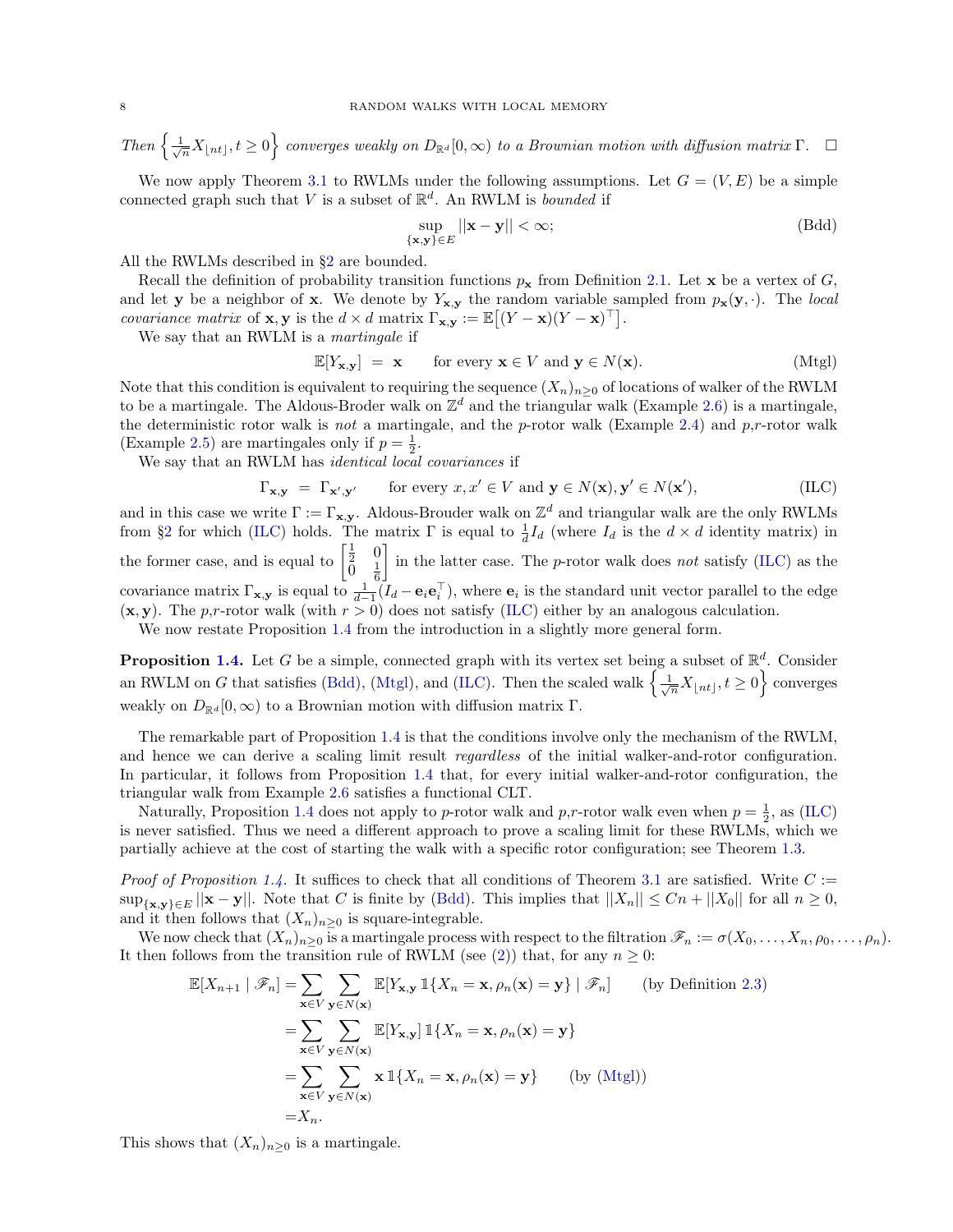We now check the condition [\(CLT1\)](#page-6-5). It follows from the the transition rule of RWLM that, for any  $n \geq 0$ :

$$
\mathbb{E}\left[V_nV_n^{\top} \mid \mathcal{F}_n\right] = \sum_{\mathbf{x}\in V} \sum_{\mathbf{y}\in N(\mathbf{x})} \mathbb{E}\left[(Y_{\mathbf{x},\mathbf{y}} - \mathbf{x})(Y_{\mathbf{x},\mathbf{y}} - \mathbf{x})^{\top} \mathbb{1}\{X_n = \mathbf{x}, \rho_n(\mathbf{x}) = \mathbf{y}\} \mid \mathcal{F}_n\right]
$$
  
\n
$$
= \sum_{\mathbf{x}\in V} \sum_{\mathbf{y}\in N(\mathbf{x})} \mathbb{E}\left[(Y_{\mathbf{x},\mathbf{y}} - \mathbf{x})(Y_{\mathbf{x},\mathbf{y}} - \mathbf{x})^{\top}\right] \mathbb{1}\{X_n = \mathbf{x}, \rho_n(\mathbf{x}) = \mathbf{y}\}
$$
  
\n
$$
= \sum_{\mathbf{x}\in V} \sum_{\mathbf{y}\in N(\mathbf{x})} \Gamma \mathbb{1}\{X_n = \mathbf{x}, \rho_n(\mathbf{x}) = \mathbf{y}\} \qquad \text{(by (ILC))}
$$
  
\n
$$
= \Gamma.
$$

It then follows that  $\frac{1}{n} \sum_{i=0}^{n-1} \mathbb{E}[V_i V_i^{\top} | \mathscr{F}_i] = \Gamma$ , which proves [\(CLT1\)](#page-6-5). We now check the condition [\(CLT2\)](#page-6-6). Note that

$$
||V_n|| = ||X_{n+1} - X_n|| \le \sup_{\{\mathbf{x},\mathbf{y}\}\in E} ||\mathbf{x} - \mathbf{y}|| < \infty,
$$

where the last inequality is due to [\(Bdd\)](#page-7-2). Hence for any  $\epsilon > 0$ , for sufficiently large n we have that  $\mathbb{1}\{\|V_i\| \geq \epsilon\sqrt{n}\} = 0$  for every  $i \geq 0$ . This implies that

$$
\frac{1}{n}\sum_{i=0}^{n-1}\mathbb{E}\big[\|V_i\|^2\mathbb{1}\{\|V_i\|\geq \epsilon\sqrt{n}\}\mid \mathscr{F}_i\big]=0,
$$

which proves [\(CLT2\)](#page-6-6). The proof is now complete.  $\Box$ 

#### 4. Wired spanning forest oriented toward a root

<span id="page-8-0"></span>In this section we present two methods to generate the wired spanning forest oriented toward a chosen root vertex, which we will use to construct an initial rotor configuration for random walks with local memory in §[5](#page-13-2) and §[7.](#page-17-0) Most of the material in this section is not new. Indeed, the material in §[4.1](#page-8-1) and §[4.2](#page-9-0) is taken from the relevant part of  $[LP16]$ , and the material in §[4.3](#page-10-0) and §[4.4](#page-11-0) is a straightforward modification of Wilson's method [\[Wil96,](#page-20-20) [BLPS01\]](#page-19-0), which we spell out for completeness.

<span id="page-8-1"></span>4.1. Unoriented wired spanning forest. We begin by defining the unoriented wired spanning forest, and we refer to [\[BLPS01\]](#page-19-0) and [\[LP16,](#page-20-19) Chapters 4 & 10] for a detailed discussion on this topic.

Recall that  $G := (V(G), E(G))$  is a simple, connected, undirected graph that is locally finite. Let  $\mathscr{F} :=$  $\mathscr{F}(G)$  be the  $\sigma$ -algebra on the set of subgraphs of G generated by sets of the form  $\{H \in 2^{E(G)} \mid B \subseteq H\}$ , where B is a finite subset of  $E(G)$ . The unoriented wired spanning forest will be a probability distribution on the measurable space  $(2^{E(G)}, \mathscr{F}(G))$ .

An electrical network is a pair  $(G, c)$ , where G is a locally finite, simple, connected graph, and the conductance  $c: E \to \mathbb{R}_{>0}$  is a function that sends each unoriented edge of G to a positive real number. We denote by  $c\{x, y\}$  the conductance of the unoriented edge  $\{x, y\}$ . (We emphasize that G is always an unoriented graph, and  $c\{x, y\} = c\{y, x\}$ .

We associate to each  $(G, c)$  the Markov chain with state space  $V(G)$  and such that, for every adjacent vertices x, y, the probability to transition from x to y is proportional to  $c\{x, y\}$ . This Markov chain is called the network random walk on  $(G, c)$ . The network  $(G, c)$  is recurrent if the network random walk eventually returns to its starting point with probability 1, and is *transient* otherwise.

We start by defining the wired spanning forest for the network  $(G, c)$  when G is a finite graph, in which case the distribution is concentrated on the spanning trees of  $G$ . The weight of a finite subgraph  $H$  of  $G$  is

$$
\Xi(H) := \prod_{\{x,y\} \in E(H)} c\{x,y\}.
$$

<span id="page-8-2"></span>**Definition 4.1 (Unoriented spanning forest for finite graphs).** For a finite graph  $G$ , the unoriented wired spanning forest  $WSF := WSF(G, c)$  is the probability distribution on spanning trees of G in which each tree T is picked with probability proportional to  $\Xi(T)$ .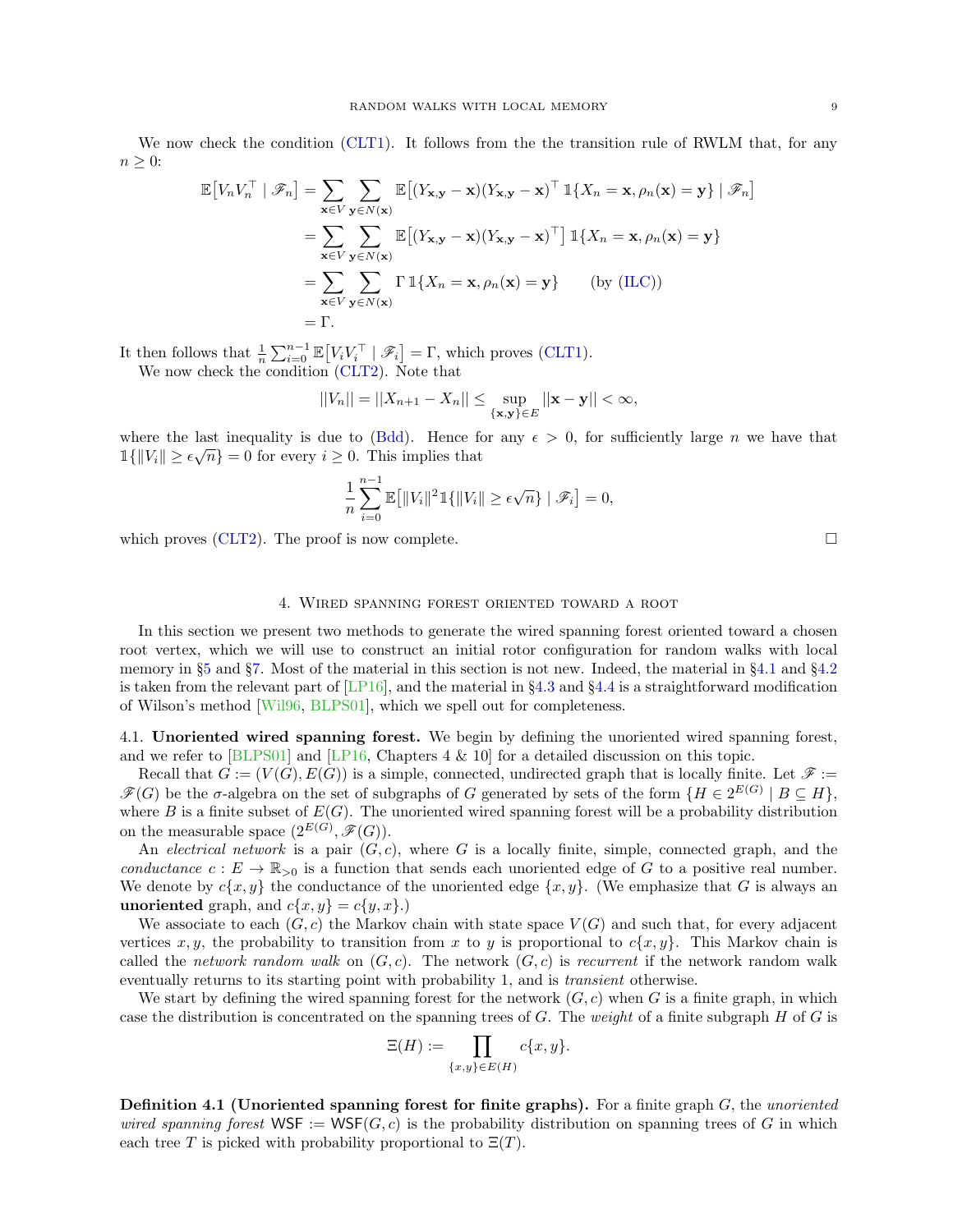Note that the term "wired" is not usually present in Definition [4.1](#page-8-2) when  $G$  is finite, as wired exhaustion (see Definition [4.2](#page-9-1) below) is not a required concept here. In fact, in this case the wired spanning forest will always be a tree. However, using the terms "wired" and "forest" will significantly simplify the notation in this paper, as our results apply to both finite and infinite graphs.

<span id="page-9-1"></span>**Definition 4.2 (Wired exhaustion).** Let  $(W_n)_{n\geq 0}$  be a sequence of finite, connected subsets of  $V(G)$ such that

- $\bigcup_{n\geq 0} W_n = V(G)$ ; and
- $W_n \subseteq W_{n+1}$  for all  $n \geq 0$ .

The wired exhaustion of G is the sequence of electrical networks  $(G_n, c_n)_{n>0}$  defined as follows. The graph  $G_n$  is the undirected graph obtained from G by identifying all the vertices of  $V(G) \setminus W_n$  to a single vertex  $z_n$  and removing loops and extra multiple edges that are formed. The conductance  $c_n : E(G_n) \to \mathbb{R}_{>0}$  is defined by

$$
c_n\{x,y\} := \begin{cases} c\{x,y\} & \text{if } x,y \in W_n; \\ \sum_{y' \notin W_n} c\{x,y'\} & \text{if } x \in W_n \text{ and } y = z_n. \end{cases}
$$

We denote by  $\mu_n$  the probability distribution WSF( $G_n, c_n$ ) on the subgraphs of  $G_n$ . We can now define the wired spanning forest for infinite graphs using the concept of wired exhaustion.

Definition 4.3 (Unoriented wired spanning forest for infinite graphs). The wired spanning forest  $WSF := WSF(G, c)$  is a probability distribution on subgraphs of G such that, for any wired exhaustion and any finite  $B \subseteq E(G)$ ,

<span id="page-9-2"></span>
$$
\text{WSF}[B \subseteq F] = \lim_{n \to \infty} \mu_n[B \subseteq T_n],\tag{3}
$$

where F is a random subgraph of G distributed according to WSF, and  $T_n$  is a random spanning tree of  $G_n$  distributed according to  $\mu_n$ .

The quantity  $\mu_n[B \subseteq T_n]$  decreases as  $n \to \infty$  [\[LP16,](#page-20-19) Chapter 10], and hence the limit in [\(3\)](#page-9-2) exists and does not depend on the choice of the wired exhaustion. By the Kolmogorov extension theorem, there exists a unique probability distribution on  $(2^{E(G)}, \mathscr{F}(G))$  that satisfies [\(3\)](#page-9-2).

The random subgraph sampled from WSF is always a spanning forest but not necessarily a spanning tree. It is well-known that, for the graph  $\mathbb{Z}^d$  with a constant conductance, this random subgraph has one connected component a.s. if  $d \leq 4$ , and infinitely many connected components a.s. if  $d \geq 5$  [\[Pem91,](#page-20-21) Theorem 4.2. For more on the geometry of the WSF and its dependence on dimension, see [\[BKPS04,](#page-19-14) [HP19\]](#page-19-15).

<span id="page-9-0"></span>4.2. Wired spanning forest oriented toward a root. We now define the wired spanning forest oriented toward a chosen root vertex. Denote by

$$
\overrightarrow{E}(G) := \bigcup_{\{x,y\} \in E(G)} \{(x,y),(y,x)\}
$$

the set of oriented edges of G. Let  $\overrightarrow{\mathscr{F}} := \overrightarrow{\mathscr{F}}(G)$  be the  $\sigma$ -algebra on the set of oriented subgraphs of G generated by sets of the form  $\{\overrightarrow{H} \in 2^{\overrightarrow{E}(G)} \mid \overrightarrow{B} \subseteq \overrightarrow{H}\}\$ , where  $\overrightarrow{B}$  is a finite subset of  $\overrightarrow{E}(G)$ . The oriented wired spanning forest will be a probability distribution on the measurable space  $(2^{\vec{E}(G)}, \overrightarrow{\mathscr{F}}(G))$ .

We start by defining the oriented wired spanning forest when  $G$  is a finite graph, in which case the distribution is concentrated on the oriented spanning trees of G. Fix a root vertex  $r \in V(G)$  for the rest of this section.

Definition 4.4 (Oriented spanning tree). An *r*-oriented spanning tree  $\vec{T}$  of G is an oriented subgraph of G such that, for any  $x \in V(G)$ , there exists a unique directed path in  $\overrightarrow{T}$  that starts at x and ends at r.

Note that in an r-oriented spanning tree  $\overline{T}$ , every vertex in  $V(G) \setminus \{r\}$  has outdegree 1 in  $\overline{T}$ , and the root vertex r has outdegree 0 in  $\overrightarrow{T}$ . Also note that given an unoriented spanning tree of a finite graph and a root vertex  $r$ , there is a unique way to orient the tree to become an r-oriented spanning tree. The weight of a finite oriented subgraph  $\overrightarrow{H}$  of G is

$$
\Xi(\overrightarrow{H}) := \prod_{(x,y)\in \overrightarrow{E}(\overrightarrow{H})} c\{x,y\}.
$$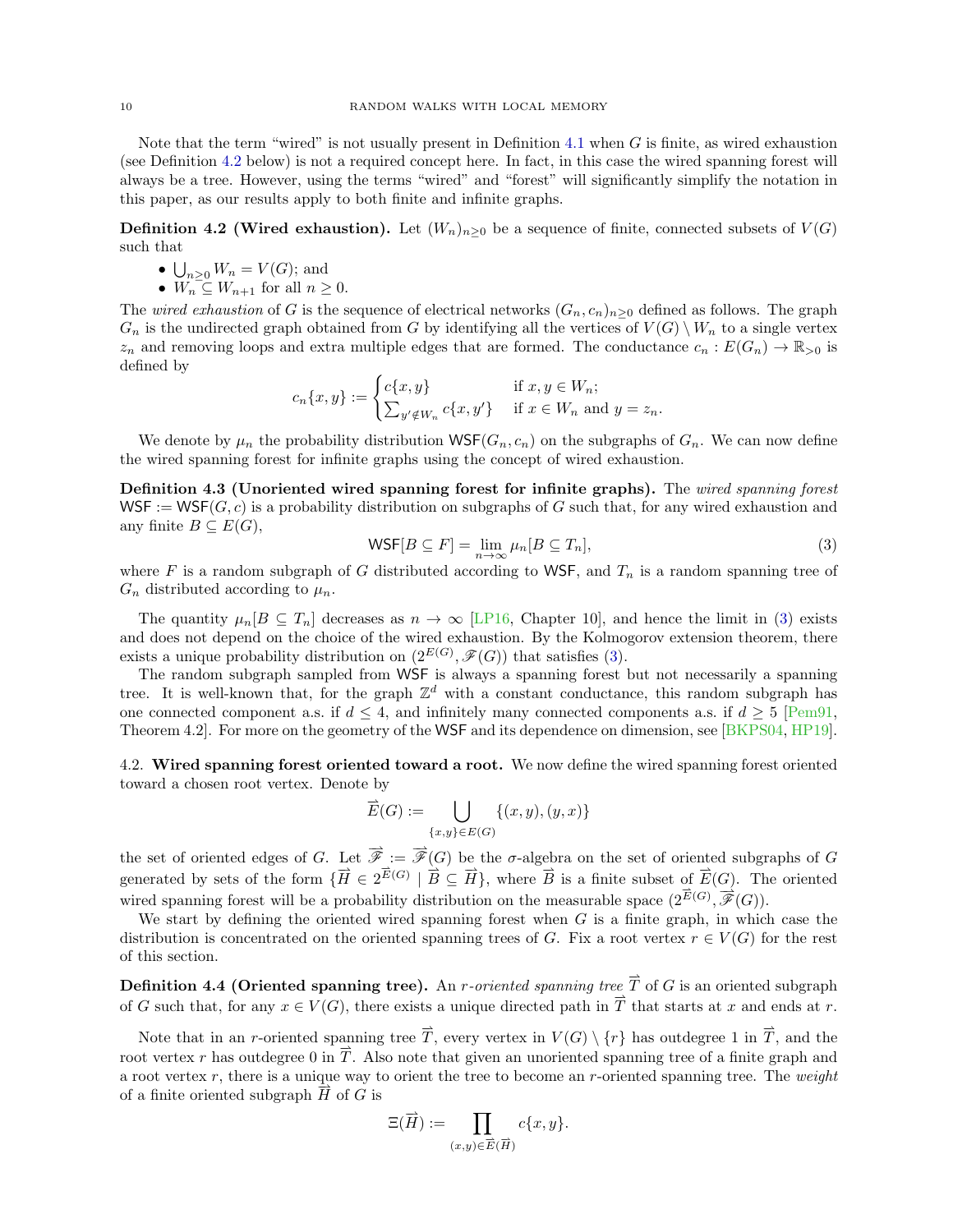<span id="page-10-2"></span>Definition 4.5 (Rooted oriented wired spanning forest for finite graphs). Let  $G$  be a finite graph. The r-oriented wired spanning forest, denoted  $\overrightarrow{\text{WSF}}_r := \overrightarrow{\text{WSF}}_r(G, c)$ , is the probability distribution on r-oriented spanning trees of G in which each tree  $\overrightarrow{T}$  is picked with probability proportional to  $\Xi(\overrightarrow{T})$ .

We now define the r-oriented wired spanning forest for infinite graphs G. Let  $(G_n, c_n)_{n>0}$  be a wired exhaustion of G. We denote by  $\overrightarrow{\mu_{r,n}}$  the probability distribution  $\overrightarrow{\mathsf{WSF}}_r(G_n, c_n)$  on the oriented subgraphs of  $G_n$ .

<span id="page-10-1"></span>Definition 4.6 (Rooted oriented wired spanning forest for infinite graphs). The r-oriented wired spanning forest, denoted  $\overrightarrow{\text{WSF}}_r := \overrightarrow{\text{WSF}}_r(G, c)$ , is a probability distribution on oriented subgraphs of G such that, for any wired exhaustion and any finite  $\overrightarrow{B} \subseteq \overrightarrow{E}(G)$ ,

<span id="page-10-4"></span>
$$
\overrightarrow{\text{WSE}}_{r}[\overrightarrow{B} \subseteq \overrightarrow{F}] = \lim_{n \to 0} \overrightarrow{\mu_{r,n}}[\overrightarrow{B} \subseteq \overrightarrow{T}_{n}], \tag{4}
$$

where  $\vec{F}$  is a random oriented subgraph of G distributed according to  $\overrightarrow{WSP}_r$  and  $\overrightarrow{T}_n$  is a random r-oriented tree of  $G_n$  distributed according to  $\overrightarrow{\mu_{r,n}}$ .

The limit in Definition [4.6](#page-10-1) exists and does not depend on the choice of the wired exhaustion as we will see in §[4.3](#page-10-0) (for recurrent networks) and §[4.4](#page-11-0) (for transient networks). By the Kolmogorov extension theorem, there exists a unique probability distribution on  $(2^{\vec{E}(G)}, \vec{\mathscr{F}}(G))$  that satisfies Definition [4.6.](#page-10-1)

The underlying graph of the r-oriented wired spanning forest is the unoriented wired spanning forest, in the following sense.

<span id="page-10-3"></span>**Lemma 4.7.** Let  $f : 2^{\vec{E}(G)} \to 2^{E(G)}$  be the map that takes an oriented subgraph and erases the orientation of every edge. If  $\overrightarrow{F}$  is an oriented subgraph of G sampled from  $\overrightarrow{WSF}_r$ , then  $f(\overrightarrow{F})$  is an unoriented subgraph of G that has the law of WSF.

*Proof.* Note that, for any finite subset B of  $E(G)$ , the event  $\{B \subseteq f(\overline{F})\}$  depends only on finitely many oriented edges. Therefore, it suffices to consider the case when  $G$  is a finite graph, as the case of infinite graphs follows by taking the limit over a wired exhaustion and then verifying the lemma for all events of the form  $\{B \subseteq f(\overrightarrow{F})\}$  for some finite B.

When  $G$  is finite, note that  $f$  is a bijection between r-oriented spanning trees of  $G$  and unoriented spanning trees of G that preserves the weight of spanning trees. The lemma now follows from Definition [4.1](#page-8-2) and Definition [4.5,](#page-10-2) and the proof is complete.

As in the unoriented case, a random oriented subgraph  $\vec{F}$  sampled from  $\overrightarrow{WSF}_r$  is not necessarily an oriented spanning tree. However, it is always an *r-oriented spanning forest* of  $G$ : the underlying graph of  $\overline{F}$  is a spanning forest, every vertex in  $V(G) \setminus \{r\}$  has outdegree 1 in  $\overline{F}$ , and r has outdegree 0 in  $\overrightarrow{F}$ . The first condition follows from Lemma [4.7,](#page-10-3) and the others can be verified directly from the limit in Definition [4.6](#page-10-1) as these events only depend on finitely many edges.

<span id="page-10-0"></span>4.3. Wilson's method oriented toward a root: recurrent case. In this subsection we describe an algorithm due to Wilson [\[Wil96\]](#page-20-20) that generates  $WSF(G, c)$  and  $WSF<sub>r</sub>(G, c)$  for recurrent networks without using the weak limit in Definition [4.6.](#page-10-1)

A *(finite)* directed walk in G is a sequence  $\langle x_0, \ldots, x_n \rangle$  such that  $\{x_i, x_{i+1}\} \in E(G)$  for  $i \in \{0, \ldots, n-1\}$ . The loop erasure of a directed walk  $\langle x_0, \ldots, x_n \rangle$ , denoted by  $\mathsf{LE}\langle x_0, \ldots, x_n \rangle$ , is obtained by erasing cycles in the directed walk in the order they appear, i.e., it is the directed walk given by the following recursive definition. Let  $y_0 := x_0$ . Suppose that  $y_i$  has been defined, and let j be the largest element of  $\{0, \ldots, n\}$ such that  $x_j = y_i$ . Set  $y_{i+1} := x_{j+1}$  if  $j < n$ ; otherwise, define  $\mathsf{LE}\langle x_0, \ldots, x_n \rangle := \langle y_0, \ldots, y_i \rangle$ . Note that even if the directed walk is infinite, its loop erasure is still well-defined provided that the walk is locally finite, i.e., every vertex is visited at most finitely many times in the walk.

**Definition 4.8 (Wilson's method for recurrent networks).** Let  $(G, c)$  be a recurrent network. Let  $x_1, x_2, \ldots$  be an ordering of elements of the  $V(G) \setminus \{r\}$ . Define a growing sequence  $(\overrightarrow{T}(i))_{i\geq 0}$  of oriented trees recursively as follows:

• Set  $\vec{T}(0)$  to be the tree with the single vertex r and with no edges.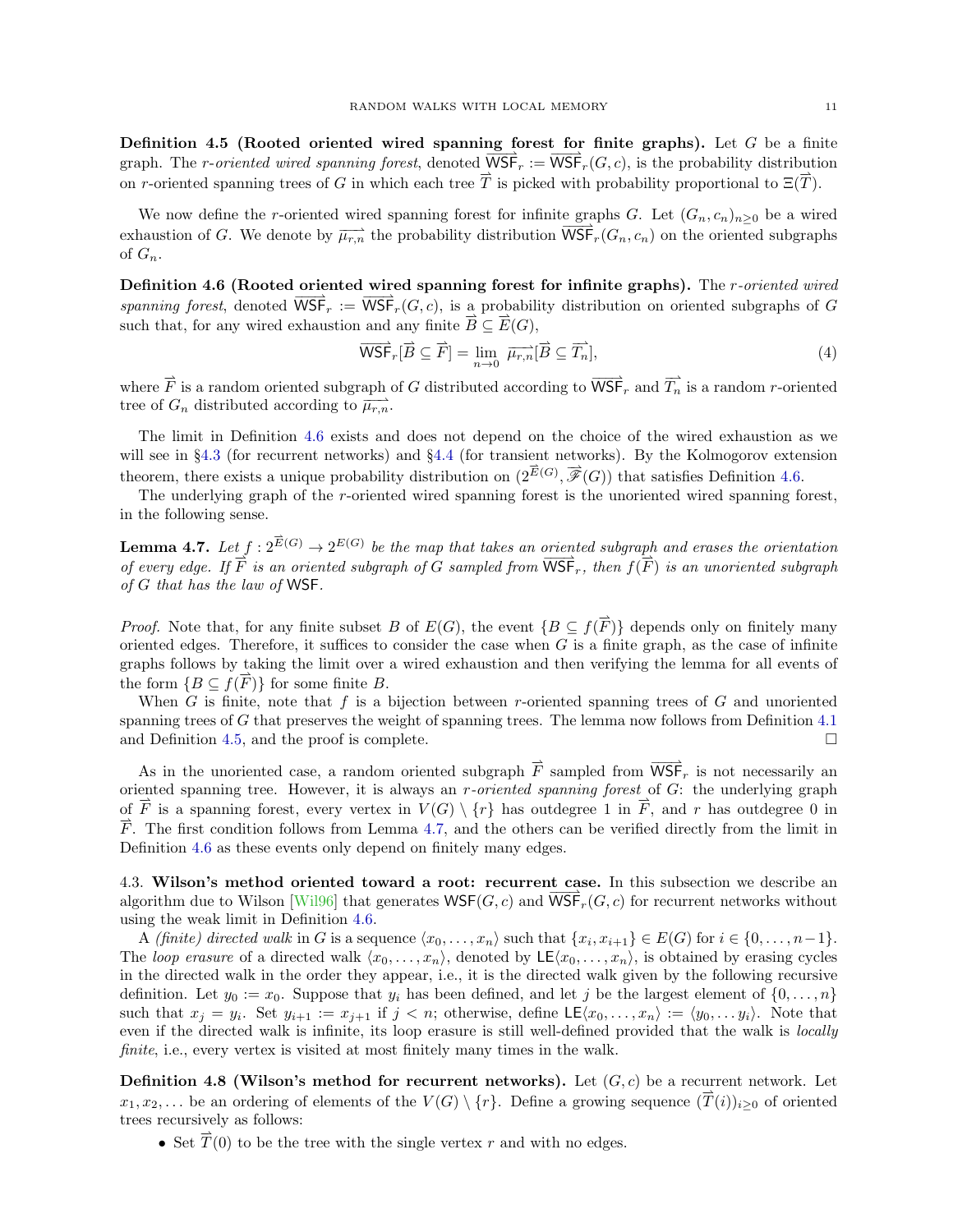- Suppose that  $\vec{T}(i)$  has been generated. Start an independent network random walk at  $x_{i+1}$  and stop it at the first time it hits  $\overrightarrow{T}(i)$  (note that the random walk hits  $\overrightarrow{T}(i)$  a.s. by recurrence). Let  $\langle y_0, \ldots, y_m \rangle$  be the loop erasure of this random walk.
- Set  $\overrightarrow{T}(i+1)$  to be the oriented tree obtained by adding the oriented edges  $(y_0, y_1)$ ,  $(y_1, y_2)$ , ...,  $(y_{m-1}, y_m)$  to  $\overrightarrow{T}(i)$ .
- The output of this algorithm is  $\overrightarrow{T} := \bigcup_{i \geq 0}$  $\overrightarrow{T}(i)$ .

The oriented spanning forest sampled using Wilson's method has the law of the r-oriented wired spanning forest, due to the following theorems.

<span id="page-11-4"></span>**Theorem 4.9** ([\[Wil96,](#page-20-20) Theorem 1]). Let G be a finite graph. Then, regardless of the ordering of  $V(G)\$ <sub>{r}</sub>, the oriented tree  $\overrightarrow{T}$  sampled using Wilson's method has the law of  $\overrightarrow{WSF}_{r}(G, c)$ .

<span id="page-11-1"></span>**Theorem 4.10** ([\[BLPS01,](#page-19-0) Proposition 5.6]). Let  $(G, c)$  be a recurrent network. Then for any finite subset  $\overrightarrow{B}$  of  $\overrightarrow{E}(G)$ , any ordering of  $V(G) \setminus \{r\}$ , and any wired exhaustion of G,

$$
\mathbb{P}[\overrightarrow{B} \subseteq \overrightarrow{T}] = \lim_{n \to 0} \overrightarrow{\mu_{r,n}}[\overrightarrow{B} \subseteq \overrightarrow{T}_n],
$$

where  $\overrightarrow{T}$  is a random tree of G generated using Wilson's method, and  $\overrightarrow{T}_n$  is a random tree of  $G_n$  distributed  $\alpha$  according to  $\overrightarrow{\mu_{r,n}}$ .

We remark that [\[BLPS01\]](#page-19-0) stated only the unoriented version of Theorem [4.10,](#page-11-1) but their argument in fact proves the oriented version as well. As a consequence of Theorem [4.10,](#page-11-1) we have that, for every recurrent network, the limit in [\(4\)](#page-10-4) exists and does not depend on the choice of the wired exhaustion.

<span id="page-11-0"></span>4.4. Wilson's method oriented toward a root: transient case. In this subsection we describe an algorithm that generates  $\overline{\text{WSF}}_r(G, c)$  for transient networks without using the weak limit in Definition [4.6.](#page-10-1)

For any walk  $\langle x_i | 0 \le i < I \rangle$  (including the case  $I = \infty$ ), we denote by  $\vec{E}(\langle x_i | 0 \le i < I \rangle)$  the set of oriented edges  $\{(x_i, x_{i+1}) \mid 0 \le i < I-1\}$ , and we denote by  $\overrightarrow{E}(R(\langle x_i \mid 0 \le i < I \rangle))$  the set of oriented edges  $\{(x_{i+1}, x_i) | 0 \le i < I-1\}.$ 

<span id="page-11-2"></span>**Definition 4.11 (Wilson's method for transient networks).** Let  $(G, c)$  be a transient network. Let  $x_1, x_2, \ldots$  be an ordering of elements of  $V(G) \setminus \{r\}$ . Define a growing sequence  $(\overrightarrow{F}(i))_{i \geq 0}$  of oriented forests recursively as follows:

• Start a network random walk at  $r$  that runs indefinitely. This random walk is locally finite a.s. by transience. Let  $\langle y_0, y_1, \ldots \rangle$  be the loop erasure of this random walk. Set  $\overrightarrow{F}(0)$  to be the tree oriented toward r given by

$$
V(\vec{F}(0)) := \{y_i \mid i \ge 0\}; \qquad \vec{E}(\vec{F}(0)) := \vec{E}(\mathsf{R}(\langle y_i \mid i \ge 0 \rangle)).
$$

- Suppose that  $\vec{F}(i)$  has been generated. Start a network random walk at  $x_{i+1}$ . Stop the walk the first time it hits  $\overrightarrow{F}(i)$ ; if it never hits  $\overrightarrow{F}(i)$  then let it run indefinitely. This walk is locally finite a.s. by transience. Let  $\langle y'_0, y'_1, \ldots \rangle$  be the loop erasure of this random walk.
- Set  $\vec{F}(i+1)$  to be the oriented forest obtained by adding the edges in  $\vec{E}(\langle y_i' | i \geq 0 \rangle)$  to  $\vec{F}(i)$ .
- The output of this algorithm is  $\vec{F} := \bigcup_{i \geq 0} \vec{F}(i)$ .

We remark that this algorithm is identical to Wilson's method oriented toward infinity [\[BLPS01\]](#page-19-0) except for the first step, where we take the oriented edges from  $\vec{E}(\mathsf{R}(\langle y_i | i \geq 0 \rangle))$  instead of  $\vec{E}(\langle y_i | i \geq 0 \rangle)$ . This difference causes the output to be a forest oriented toward r instead of toward infinity. We refer to [\[BLPS01\]](#page-19-0) and [\[Hut18\]](#page-19-16) for other methods to sample wired spanning forest oriented toward infinity.

The subgraph sampled using this method has the law of the r-oriented wired spanning forest, due to the following theorem.

<span id="page-11-3"></span>**Theorem 4.12 (cf.**[\[BLPS01,](#page-19-0) Theorem 5.1]). Let  $(G, c)$  be a transient network. Then for any finite subset  $\overrightarrow{B}$  of  $\overrightarrow{E}(G)$ , any ordering of  $V(G) \setminus \{r\}$ , and any wired exhaustion of G,

$$
\mathbb{P}[\overrightarrow{B} \subseteq \overrightarrow{F}] = \lim_{n \to 0} \overrightarrow{\mu_{r,n}}[\overrightarrow{B} \subseteq \overrightarrow{T_n}],
$$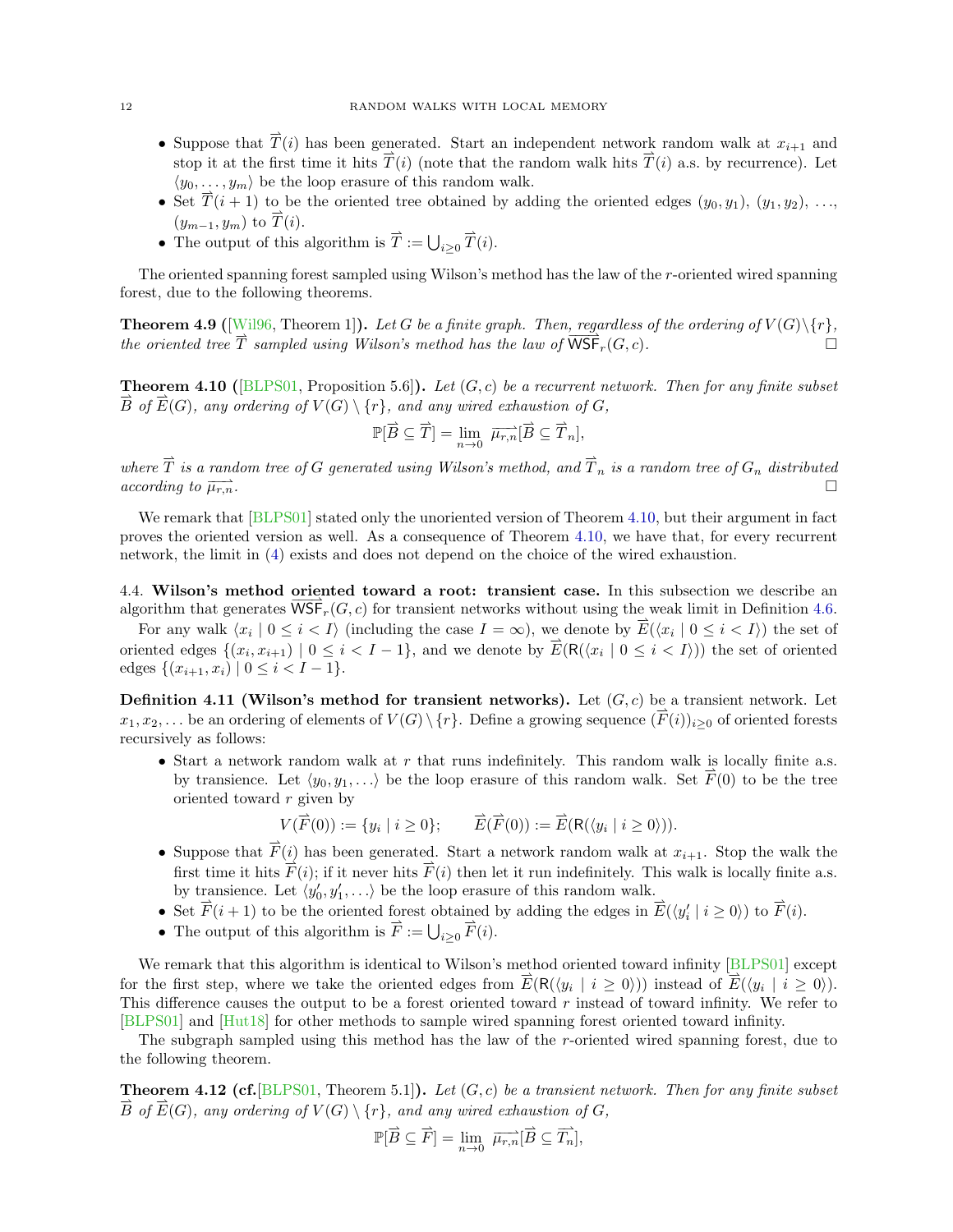where  $\vec{F}$  is a random oriented forest of G generated using Wilson's method oriented toward r (Defini-tion [4.11\)](#page-11-2), and  $\overrightarrow{T_n}$  is a random oriented tree of  $G_n$  distributed according to  $\overrightarrow{\mu_{r,n}}$ .

As a consequence of Theorem [4.12,](#page-11-3) we have that for all transient networks the limit in [\(4\)](#page-10-4) exists and does not depend on the choice of the wired exhaustion. Our proof of Theorem [4.12](#page-11-3) is paraphrased from its counterpart in [\[BLPS01\]](#page-19-0).

Proof of Theorem [4.12.](#page-11-3) For any locally finite walk  $\langle x_i | i \geq 0 \rangle$ , we have  $\mathsf{LE}\langle x_i | i \leq I \rangle \to \mathsf{LE}\langle x_i | i \geq 0 \rangle$  as  $I \to \infty$ . That is, if  $\mathsf{LE}\langle x_i | i \leq I \rangle = \langle y_{I,i} | i \leq m_I \rangle$  and  $\mathsf{LE}\langle x_i | i \geq 0 \rangle = \langle y_i | i \geq 0 \rangle$ , then for every i and all sufficiently large I we have  $y_{I,i} = y_i$ . Since G is transient, it follows that  $\mathsf{LE}\langle X_i \mid i \leq I \rangle \to \mathsf{LE}\langle X_i \mid i \geq 0 \rangle$ as  $I \to \infty$  a.s., where  $\langle X_i | i \geq 0 \rangle$  is a network random walk starting from any fixed vertex of G.

Let  $x_1, x_2, \ldots$  be the ordering of  $V(G) \setminus \{r\}$  used in Wilson's method for G. Write  $x_0 := r$ . Let L be a sufficiently large integer such that the endpoints of all edges in  $\vec{B}$  are contained in  $x_0, x_1, \ldots, x_L$ . Let  $\langle X_i^j \mid i \geq 0 \rangle$  be independent random walks on G that start at  $x_j$   $(j \in \{0, ..., L\})$ .

Let n be sufficiently large so that the wired exhaustion  $W_n$  contains  $x_0, \ldots, x_L$ . Run Wilson's method rooted at  $z_n$  in  $G_n$  with an ordering of  $V(G_n)\setminus\{z_n\}$  that starts with  $x_0, \ldots, x_L$ , using the walks  $\langle X_i^j | i \geq 0 \rangle$ for  $j \in \{0, \ldots, L\}$ . Since these walks are on G rather than  $G_n$ , we simply stop the random walks once they leave the set  $W_n$  and say that they have hit  $z_n$ . In this way, we can couple the random walk in  $G_n$ that starts at  $x_j$  with the random walk in G that starts at  $x_j$  by using the same (infinite) random walk  $\langle X_i^j \mid i \geq 0 \rangle$  for  $j \in \{0, \ldots, L\}.$ 

Let  $\overline{T}_n$  be the random spanning tree of  $G_n$  oriented toward  $z_n$  picked using Wilson's method for  $G_n$  as described in the previous paragraph. Note that  $\overrightarrow{T}'_n$  has the law of  $\overrightarrow{\text{WSE}}_{z_n}(G_n, c_n)$  by Theorem [4.9.](#page-11-4)

Let h be the map from  $z_n$ -oriented spanning trees of  $G_n$  to r-oriented spanning trees of  $G_n$  that reverses the orientation of all edges in the unique directed path from  $r$  to  $z_n$ . Note that  $h$  is a bijection that preserves the weight of spanning trees. Write  $\overrightarrow{T}_n := h(\overrightarrow{T}'_n)$ . It then follows from definition of oriented wired spanning forest for finite graphs (Definition [4.5\)](#page-10-2) that  $\overline{T}_n$  has the law of  $\overline{\text{WSF}}_r(G_n, c_n)$ .

Let  $\tau_n^j$  be the first time that  $\langle X_i^j | i \geq 0 \rangle$  reaches the portion of the spanning tree created by the preceding random walks  $\langle X_i^l | i \geq 0 \rangle$  for  $(l < j)$  using Wilson's method for  $G_n$  oriented toward  $z_n$ . Note that we have:

<span id="page-12-0"></span>
$$
\overrightarrow{\mu_{r,n}}[\overrightarrow{B} \subseteq \overrightarrow{T}_n] = \mathbb{P}\left[\overrightarrow{B} \subseteq \overrightarrow{E}(\mathsf{R}(LE\langle X_i^0 \mid i \leq \tau_n^0 \rangle)) \cup \bigcup_{j=1}^L \overrightarrow{E}(\mathsf{LE}\langle X_i^j \mid i \leq \tau_n^j \rangle)\right].\tag{5}
$$

Let  $\tau^j$  be the first time that  $\langle X_i^j | i \geq 0 \rangle$  reaches the portion of the spanning tree created by the preceding random walks  $\langle X_i^l | i \geq 0 \rangle$  for  $(l < j)$  using Wilson's method for G oriented toward r. Note that we have

<span id="page-12-1"></span>
$$
\mathbb{P}[\overrightarrow{B} \subseteq \overrightarrow{F}] = \mathbb{P}\left[\overrightarrow{B} \subseteq \overrightarrow{E}(R(LE\langle X_i^0 \mid i \leq \tau^0 \rangle)) \cup \bigcup_{j=1}^L \overrightarrow{E}(LE\langle X_i^j \mid i \leq \tau^j \rangle)\right],\tag{6}
$$

where  $\vec{F}$  is the oriented spanning forest generated using Wilson's method for G. Since the random walks used in Wilson's method for  $G$  and Wilson's method for  $G_n$  are the same, it follows from induction on j that  $\tau_n^j \to \tau^j$  as  $n \to \infty$ . Together with [\(5\)](#page-12-0) and [\(6\)](#page-12-1), this implies the conclusion of the theorem.

<span id="page-12-3"></span>4.5. Tail triviality. An important property of the wired spanning forest (which will be used in proving Theorem [1.2\)](#page-1-2) is that it is a tail trivial measure.

We first define tail triviality for measures on unoriented subgraphs. For any subset  $K \subseteq E(G)$ , let  $\mathscr{F}(K) \subseteq \mathscr{F}$  denote the  $\sigma$ -algebra of events that depend only on K. An event  $\mathscr{B} \in \mathscr{F}$  is a tail event if  $\mathscr{B} \in \mathscr{F}(E \setminus K)$  for all finite  $K \subseteq E$ . A measure  $\pi$  on  $\mathscr{F}$  is tail trivial if, for every tail event  $\mathscr{B} \in \mathscr{F}$ , we have  $\pi[\mathscr{B}] \in \{0,1\}.$ 

<span id="page-12-2"></span>**Theorem 4.13** ([\[LP16,](#page-20-19) Theorem 10.18]). For every tail event  $\mathscr{B} \in \mathscr{F}$ , we have  $\mathsf{WSF}[\mathscr{B}] \in \{0,1\}$ .

We now define tail triviality for measures on oriented subgraphs analogously. For any subset  $\overrightarrow{K} \subseteq \overrightarrow{E}(G)$ , let  $\overrightarrow{\mathscr{F}}(\overrightarrow{K}) \subseteq \overrightarrow{\mathscr{F}}$  denote the  $\sigma$ -algebra of events that depend only on  $\overrightarrow{K}$ . An event  $\overrightarrow{\mathscr{B}} \in \overrightarrow{\mathscr{F}}$  is a tail event if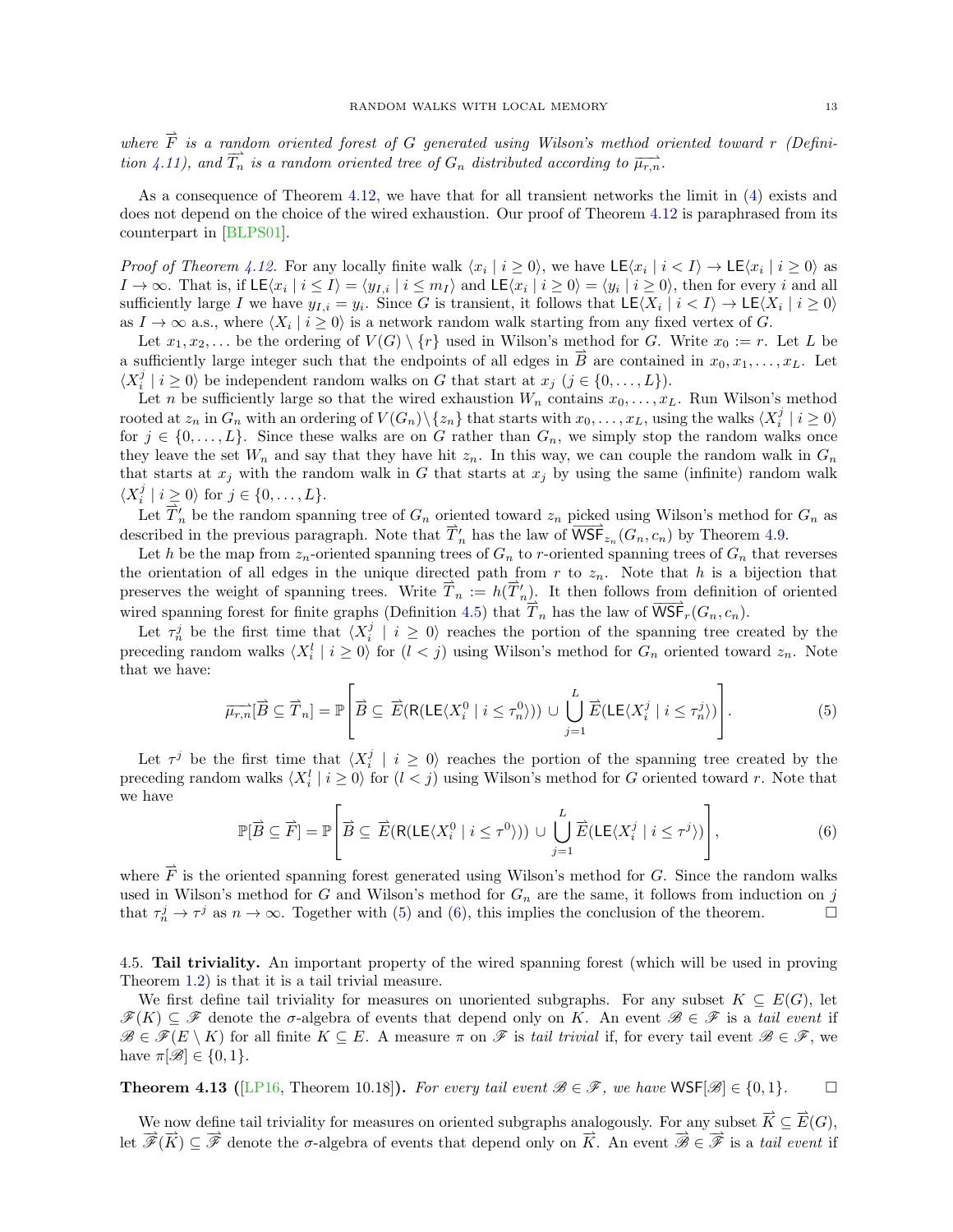$\vec{\mathscr{B}} \in \vec{\mathscr{F}}(\vec{E} \setminus \vec{K})$  for all finite  $\vec{K} \subseteq \vec{E}$ . A measure  $\pi$  on  $\vec{\mathscr{F}}$  is tail trivial if, for every tail event  $\vec{\mathscr{B}} \in \vec{\mathscr{F}}$ , we have  $\pi[\overrightarrow{\mathscr{B}}] \in \{0, 1\}$ . We now show that the following oriented subgraph measure is tail trivial.

<span id="page-13-3"></span>Definition 4.14 (Oriented wired spanning forest plus one edge). The r-oriented wired spanning forest plus one edge, denoted  $\overline{\mathsf{WSF}}_r^+ := \overline{\mathsf{WSF}}_r^+(G,c)$ , is the law of the random subgraph  $\overrightarrow{F} \sqcup \{(r,Y)\}$ , where  $\overrightarrow{F}$  is a random r-oriented forest of G sampled from  $\overrightarrow{WSF}_r$  and Y is a random neighbor of r sampled from  $\mu_r$  independently of  $\vec{F}$ .

<span id="page-13-5"></span>**Lemma 4.15.** For every tail event  $\vec{\mathcal{B}} \in \vec{\mathcal{F}}$ , we have  $\overrightarrow{WSF}_r^+[\vec{\mathcal{B}}] \in \{0,1\}$ .

*Proof.* Let  $f: 2^{\overrightarrow{E}} \to 2^E$  be the map that takes an oriented subgraph and erases the orientation of every edge. Let  $g: 2^{\vec{E}} \to 2^{\vec{E}}$  be the map that takes an oriented subgraph and removes any outgoing edges of r.

Let  $\overrightarrow{\mathscr{B}}$  be a tail event in  $\overrightarrow{\mathscr{F}}$ . Note that  $\overrightarrow{\text{WSF}}_r^{\perp}[\overrightarrow{\mathscr{B}}] = \overrightarrow{\text{WSF}}_r^{\perp}(g(\overrightarrow{\mathscr{B}}))$  by the definition of  $\overrightarrow{\text{WSF}}_r^{\perp}$  and by the fact that  $\vec{\mathcal{B}}$  does not depend on any outgoing edges of r. Also note that  $\overline{\text{WSF}}_r[\underline{g}(\vec{\mathcal{B}})] = \text{WSF}[f \circ g(\vec{\mathcal{B}})]$ by Lemma [4.7.](#page-10-3) Finally, note that the set  $f \circ g(\overrightarrow{\mathscr{B}})$  is a tail event in  $\overrightarrow{\mathscr{F}}$  since  $\overrightarrow{\mathscr{B}}$  is a tail event in  $\overrightarrow{\mathscr{F}}$ . The conclusion of the lemma now follows from the tail triviality of unoriented wired spanning forest (Theorem [4.13\)](#page-12-2).

### 5. A native environment for random walk with local memory

<span id="page-13-2"></span>In this section we show that the wired spanning forest measure can be used to construct a native environment. To rigorously define the notion of native environment, the underlying RWLM needs to satisfy the conditions described below.

A graph G is a Cayley graph if

- $V(G)$  is a group with identity element  $o$ ;
- The group  $V(G)$  is generated by a finite set  $S \subseteq V(G) \setminus \{o\}$ ;
- The set S is symmetric, i.e., if x is in S then  $x^{-1}$  is also in S; and
- $E(G) = \{ \{x, y\} \mid y^{-1}x \in S \}.$

The square lattice  $\mathbb{Z}^2$  is an example of a Cayley graph where the generating set S is  $\{(\pm 1,0),(0,\pm 1)\}$  and the group operation is vector addition. Note that a Cayley graph is locally finite (because  $S$  is finite), connected (because S is a generating set), and simple (because S does not contain  $o$ ).

A weighted Cayley graph  $(G, c)$  is a Cayley graph G with a weight function  $c : \mathcal{S} \to \mathbb{R}_{>0}$  such that  $c(x) = c(x^{-1})$  for all  $x \in S$ . Note that the function  $c : S \to \mathbb{R}_{\geq 0}$  extends naturally to a conductance  $c: E \to \mathbb{R}_{>0}$  on edges of G by setting  $c\{x, y\} := c(y^{-1}x) = c(x^{-1}y)$  for all  $\{x, y\} \in E$ .

Recall the definition of the probability transition function  $p_x(\cdot, \cdot)$  from Definition [2.1.](#page-4-1) For every vertex x of G, we denote by  $\mu_x$  the probability distribution on neighbors of x given by

<span id="page-13-6"></span><span id="page-13-0"></span>
$$
\mu_x(y) := \frac{c\{x, y\}}{\sum_{z \in N(x)} c\{x, z\}} \qquad (y \in N(x)). \tag{7}
$$

Note that the measure  $\mu_o$  is symmetric (i.e.,  $\mu_o(x) = \mu_o(x^{-1})$ ) as a consequence of  $c : S \to \mathbb{R}_{>0}$  being symmetric.

An RWLM is transitive if,

<span id="page-13-4"></span><span id="page-13-1"></span>
$$
p_x(y, y') = p_{gx}(gy, gy') \qquad \text{for every} \ \ x, g, y, y' \in V. \tag{Tran}
$$

An RWLM is *c*-stationary if, for every vertex  $x$ ,

 $\mu_x$  is a stationary distribution of the local chain  $M_x$ . (cSta)

Intuitively, the transitivity condition requires that the RWLM's mechanism at every vertex follow the same procedure. We remark that every RWLM in §[2,](#page-4-0) with c being a constant function, is transitive and c-stationary.

For the rest of this paper, every RWLM will be transitive and c-stationary, and the underlying graph will always be a weighted Cayley graph, unless stated otherwise. Recall that  $X_n$  denotes the location of the walker and  $\rho_n$  denotes the rotor configuration at the *n*-th step of RWLM.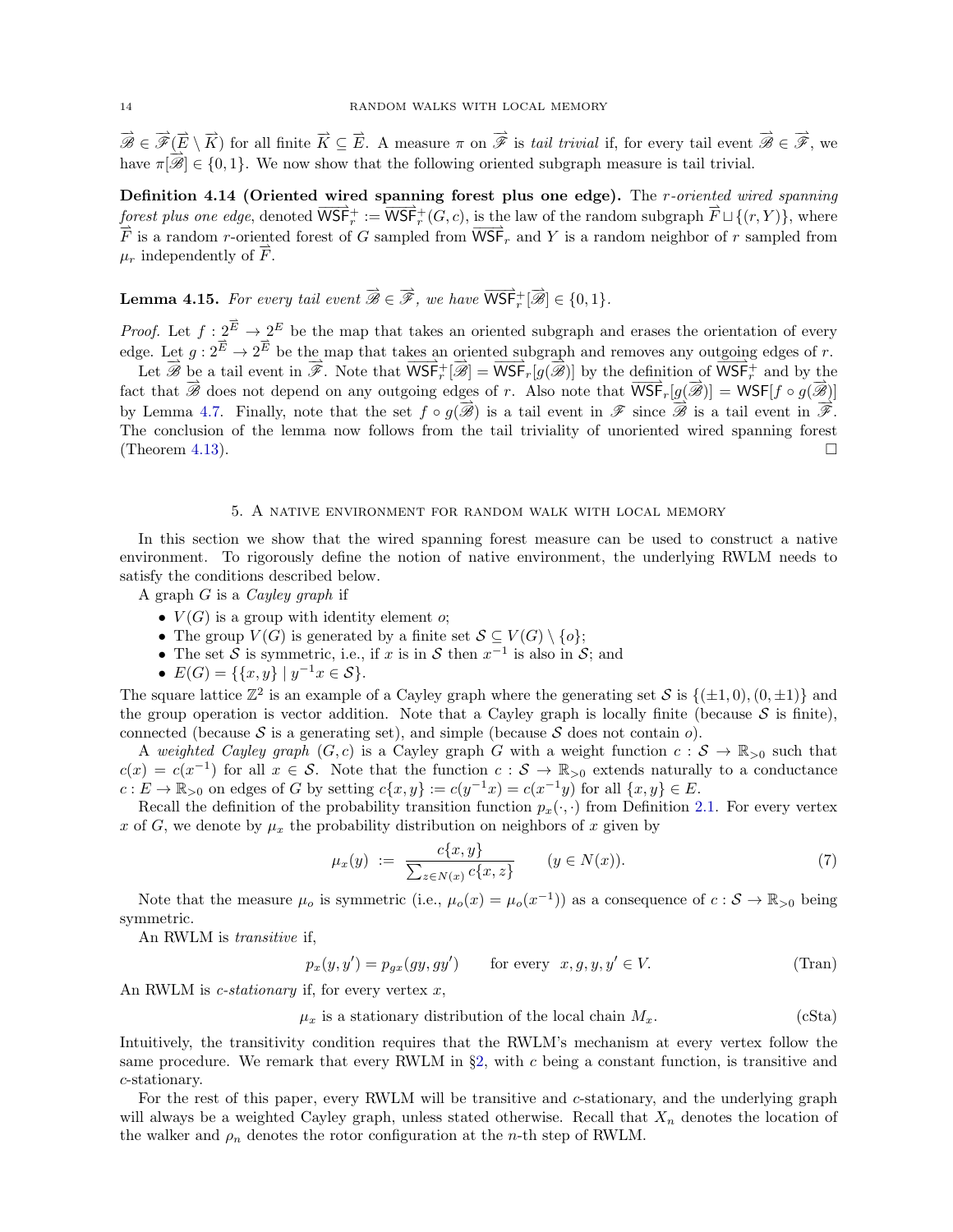

<span id="page-14-1"></span>FIGURE 6. One step of the scenery process of a rotor walk on  $\mathbb{Z}^2$  with clockwise rotation as its mechanism. The location of the origin in the original process is marked by the  $\times$ symbol, and the location of the walker is marked by the  $\bullet$  symbol.

<span id="page-14-3"></span>**Definition 5.1 (Scenery process).** The *scenery process* is the sequence  $(\hat{\rho}_n)_{n\geq 0}$  of rotor configurations given by

$$
\widehat{\rho}_n(x) := X_n^{-1} \rho_n(X_n x) \qquad (x \in V, n \ge 0).
$$

Described in words, at each time step we apply a translation to the current rotor configuration so that the current location of the walker is mapped to the origin. In this way,  $\hat{\rho}_n$  is the rotor configuration as viewed from the perspective of the walker at the n-th step of the RWLM. See Figure [6](#page-14-1) for an illustration of a scenery process.

Note that, as a consequence of [\(Tran\)](#page-13-0), the scenery process  $(\hat{\rho}_n)_{n\geq 0}$  is a Markov chain with state space the set of rotor configurations of  $G$  and with transition rule

$$
\widehat{\rho}_{n+1}(x) := \begin{cases}\n o & \text{if } x = Y_n^{-1}; \\
Y_n^{-1} \widehat{\rho}_n(Y_n x) & \text{if } x \neq Y_n^{-1},\n\end{cases}
$$
\n(8)

where  $Y_n$  is a random neighbor of o sampled from  $p_o(\widehat{\rho}_n(o), \cdot)$  independently of  $\sigma(\widehat{\rho}_0, \ldots, \widehat{\rho}_{n-1})$  (recall that  $p_o$  is the probability transition function of the local chain  $M_o$ ).

<span id="page-14-0"></span>Definition 5.2 (Native environment). A *native environment* is a probability distribution on rotor configurations of G such that, if the walker starts at o and the initial rotor configuration is sampled from the distribution, then the scenery process is a stationary sequence, i.e.,

$$
(\widehat{\rho}_n)_{n\geq 0} \stackrel{d}{=} (\widehat{\rho}_{n+1})_{n\geq 0}.
$$

Intuitively, a native environment means that, at each time step of the walk, the rotor configuration viewed from the perspective of the walker has the same law as the initial environment. See Figure [6](#page-14-1) for an illustration of a native environment.

We now restate Theorem [1.1](#page-1-1) from the introduction (also the main result of this section) in a slightly more general form. Recall the definition of  $\overrightarrow{WSF}^+_{o} := \overrightarrow{WSF}^+_{o}(G, c)$  from Definition [4.14.](#page-13-3)

**Theorem [1.1.](#page-1-1)** Consider an RWLM on a weighted Cayley graph that satisfies [\(Tran\)](#page-13-0) and [\(cSta\)](#page-13-1). Then  $\overrightarrow{\text{WSF}}_{o}^{+}$  is a native environment.

Note that  $\overrightarrow{WSF}^+_{o}$  is indeed a probability distribution on rotor configurations of G. This is because, by Wilson's method (see §[4.3](#page-10-0) and §[4.4\)](#page-11-0), the random subgraph sampled from  $\overline{\text{WSF}}_o$  has exactly one outgoing edge for every  $x \in V \setminus \{o\}$  and no outgoing edge for *o*. Hence the random subgraph sampled from  $\overline{WSF}^+_{o}$ has exactly one outgoing edge for every vertex, and by Remark [2.2](#page-4-4) it defines a rotor configuration of G.

We remark that, when G is a finite Cayley graph, Theorem [1.1](#page-14-0) then specializes to the result of  $\left[\text{Bro89},\text{ } \right]$ [Ald90\]](#page-19-12) (for Aldous-Broder walk) and  $[HLM^+08,$  Lemma 3.4] (for rotor walk).

We now build toward the proof of Theorem [1.1.](#page-14-0) We will use the following identity, which is a special case of  $[Lev11, Lemma 2.4]$  if the graph G is finite.

<span id="page-14-2"></span>**Lemma 5.3.** Let  $(G, c)$  be an electrical network, and let r be a vertex. Let Y be a random neighbor of r sampled from  $\mu_r$ , and let  $\overrightarrow{F_Y}$  be a random oriented spanning forest of G sampled from  $\overrightarrow{WSF}_Y$ . Then the random oriented subgraph  $\overrightarrow{F_Y} \sqcup \{(Y,r)\}\$  has the distribution  $\overrightarrow{\text{WSF}}_r^+$ .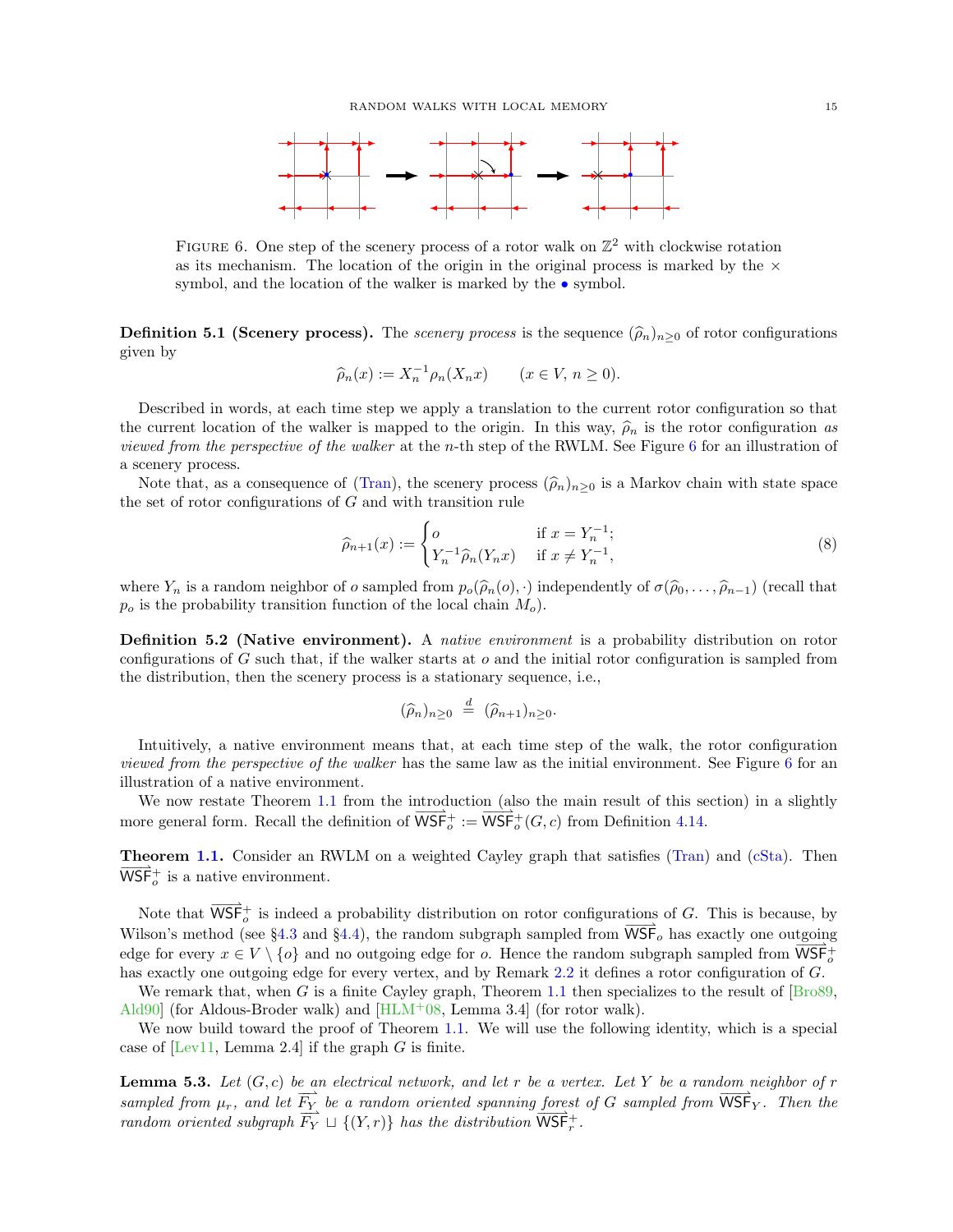*Proof.* It suffices to consider the case when G is a finite graph, as the case of infinite graphs follows by taking the limit over a wired exhaustion and then verifying the lemma for all events that depend on only finitely many edges.

When G is a finite graph, note that  $\overrightarrow{F_Y} \sqcup \{(Y,r)\}$  is concentrated on oriented spanning unicycles rooted at  $r$ , i.e., oriented subgraphs of  $G$  with one outgoing edge for every vertex of  $G$  and one unique oriented cycle, where r is contained in that oriented cycle. Each unicycle  $\overrightarrow{U}$  is picked with probability proportional to the product of the weight of its edges. This implies that  $\overline{F_Y} \sqcup \{(Y,r)\}$  is distributed as  $\overline{\text{WSF}}_r^+$ , as desired.  $\square$ 

*Proof of Theorem [1.1.](#page-14-0)* Since  $(\hat{\rho}_n)_{n>0}$  is a Markov chain, it suffices to show that if  $\hat{\rho}_0$  is distributed as  $\overline{\text{WSF}}_{o}^{+}$ , then  $\hat{\rho}_1$  is also distributed as  $\overline{\text{WSF}}_{o}^{+}$ .

Let  $\overrightarrow{F}$  be the random spanning forest of G sampled from  $\overrightarrow{WSF}_{o}$ . Let Y be a random neighbor of the identity sampled from  $\mu_o$  independently of  $\overrightarrow{F}$ . For any  $x \in V$ , denote by  $\tau_x : V(G) \to V(G)$  the network isomorphism of  $(G, c)$  given by left multiplication by x. (A network isomorphism of  $(G, c)$  is a graph isomorphism of  $G$  which also preserves the conductance  $c$ .)

Since  $\rho_0(o) \stackrel{d}{=} Y$  and the RWLM satisfies [\(cSta\)](#page-13-1), we have  $\rho_1(o) \stackrel{d}{=} Y$ . By the transition rule of RWLM (see [\(2\)](#page-4-2)), we then have  $\rho_1 \stackrel{d}{=} \vec{F} \sqcup \{(o, Y)\}\.$  By the transition rule of the scenery process (see [\(8\)](#page-13-4)), we then have  $\widehat{\rho}_1 \stackrel{d}{=} \tau_{Y^{-1}}(\overrightarrow{F}) \sqcup \{(Y^{-1}, o)\}.$ 

Now note that  $Y = Y^{-1}$  since  $\mu_0$  is symmetric, and together with the conclusion of the previous paragraph this implies that  $\widehat{\rho}_1 \stackrel{d}{=} \tau_Y(\overrightarrow{F}) \sqcup \{(Y, o)\}\)$ . Also note that  $\tau_Y(\overrightarrow{F})$  is equal in distribution to the random spanning forest picked from  $\overrightarrow{WSF}_Y$  since  $\tau_Y$  is a network isomorphism of  $(G, c)$ . It now follows from Lemma [5.3](#page-14-2) that  $\rho_1$  is distributed according to  $\overrightarrow{\text{WSF}}_o^+$ , and the proof is complete.  $\Box$ 

#### 6. Ergodic native environments

<span id="page-15-0"></span>In this section we prove Theorem [1.2](#page-1-2) by showing that  $\overrightarrow{WSF}^+_{o}$  is an ergodic native environment. This requires tools from the ergodic theory of Markov chains, which we quickly review in the next subsection, and we refer the reader to [\[HLL98\]](#page-19-17) for a more detailed discussion on this subject.

6.1. Ergodic theory for Markov chains. Let  $M := (\Omega, \mathscr{F}, P)$  be a Markov chain, where the state space  $\Omega$  is a metric space,  $\mathscr F$  is the Borel  $\sigma$ -algebra of  $\Omega$ , and  $P : \Omega \times \mathscr F \to [0,1]$  is the probability transition function of this chain. A set  $\mathscr{B} \in \mathscr{F}$  is *invariant* if  $P(x, \mathscr{B}) = 1$  for all  $x \in \mathscr{B}$ . A stationary distribution  $\pi$ of M is ergodic if  $\pi[\mathscr{B}] \in \{0,1\}$  for any invariant set  $\mathscr{B}$ .

Let  $\Omega^{\mathbb{N}}$  be the *trajectory space* of M,

$$
\Omega^{\mathbb{N}}:=\{(\omega_i)_{i\geq 0} \mid \omega_i \in \Omega\},\
$$

equipped with the product  $\sigma$ -algebra induced by  $\mathscr{F}$ . For any  $\omega \in \Omega$  we denote by  $P_{\omega}$  the probability distribution on  $\Omega^{\mathbb{N}}$  given by:

$$
P_{\omega}[\mathscr{A}] := \mathbb{E}[1_{\mathscr{A}}(\omega_0, \omega_1, \ldots)] \qquad (\mathscr{A} \in \mathscr{F}),
$$

where  $(\omega_n)_{n\geq 0}$  is the Markov chain M with initial state  $\omega_0 = \omega$ , and E is the corresponding expectation function for this chain.

<span id="page-15-1"></span>**Theorem 6.1 (Pointwise ergodic theorem** [\[HLL98,](#page-19-17) Theorem 6.1(b)]). Let M be a Markov chain on a compact metric space  $(\Omega, \mathscr{F})$ , and let  $\pi$  be an ergodic distribution of M. Then for every  $\pi$ -integrable function  $f : \Omega \to \mathbb{R}$ ,

$$
\lim_{n \to \infty} \frac{1}{n} \sum_{i=0}^{n-1} f(\omega_i) = \int_{\Omega} f d\pi \qquad P_{\omega} \text{-} a.s.,
$$

for  $\pi$ -almost every  $\omega \in \Omega$ .

The following lemma will be useful for checking if a given stationary distribution  $\pi$  is ergodic. For any  $n \geq 1$ , we denote by  $P^{(n)}$  the *n*-step transition function of the Markov chain M.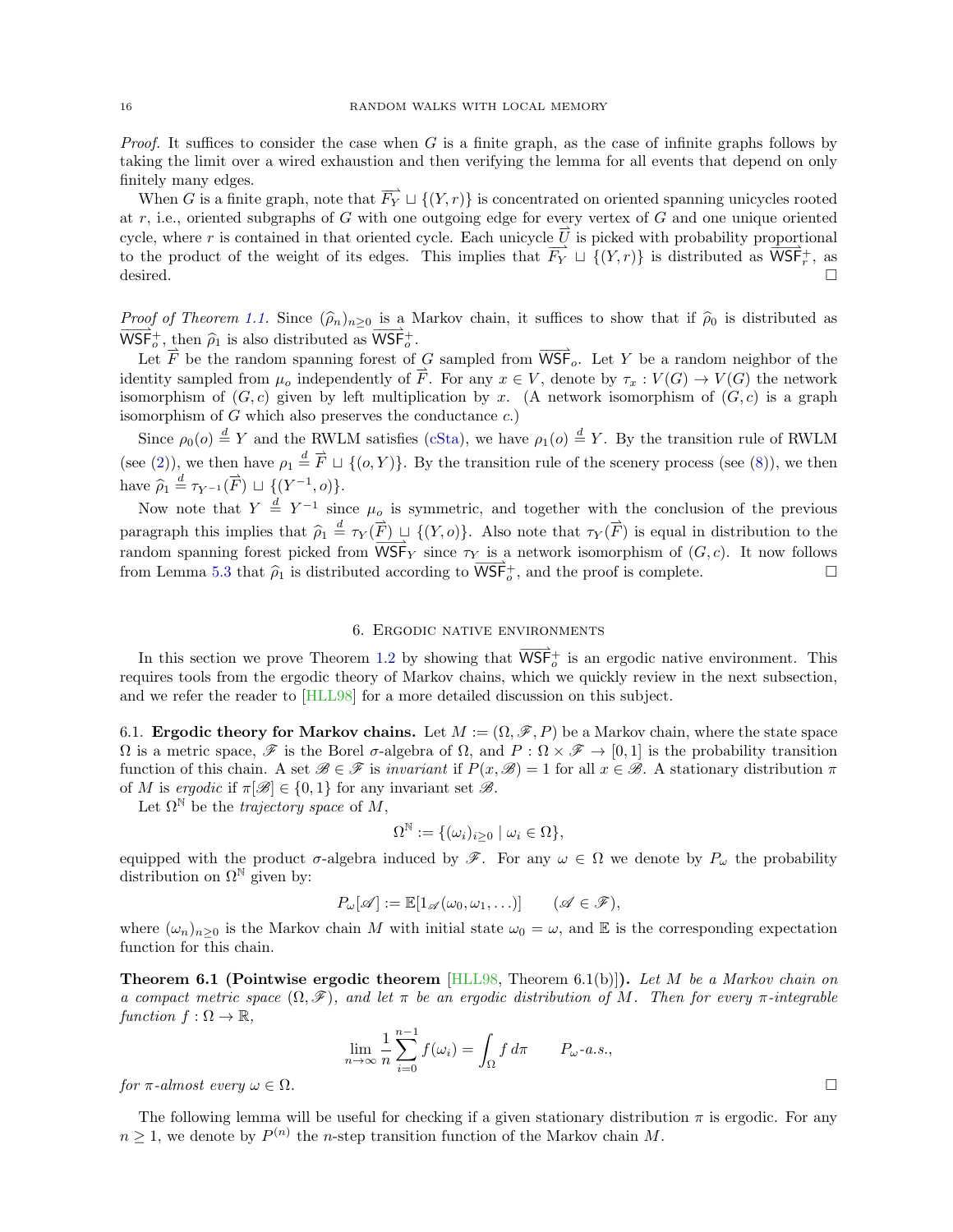<span id="page-16-3"></span>**Lemma 6.2.** Let  $M := (\Omega, \mathcal{F}, P)$  be a Markov chain, and let  $\pi$  be a stationary distribution of M. If  $\mathcal{B}$  is an invariant set, then the set

$$
\mathscr{B}' := \{ x \in \Omega \mid \exists n \ge 1 \ s.t. \ P^{(n)}(x, \mathscr{B}) > 0 \},
$$

differs from  $\mathscr B$  by a set of  $\pi$ -measure zero.

*Proof.* First note that  $\mathscr{B} \subseteq \mathscr{B}'$  by the invariance of  $\mathscr{B}$ . Now note that, for any  $n \geq 1$ ,

$$
\pi[\mathscr{B}] = \int_{\Omega} P^{(n)}(x, \mathscr{B}) d\pi(x) \qquad \text{(by the stationarity of } \pi\text{)}
$$
\n
$$
= \int_{\mathscr{B}} P^{(n)}(x, \mathscr{B}) d\pi(x) + \int_{\mathscr{B}' \backslash \mathscr{B}} P^{(n)}(x, \mathscr{B}) d\pi(x) \qquad \text{(as } P^{(n)}(x, \mathscr{B}) = 0 \text{ for } x \notin \mathscr{B}'\text{)}
$$
\n
$$
= \pi[\mathscr{B}] + \int_{\mathscr{B}' \backslash \mathscr{B}} P^{(n)}(x, \mathscr{B}) d\pi(x) \qquad \text{(as } \mathscr{B} \text{ is invariant)}.
$$

Hence we conclude that  $\int_{\mathscr{B}'\backslash\mathscr{B}} P^{(n)}(x,\mathscr{B}) d\pi(x) = 0$  for any  $n \geq 1$ . It then follows from the definition of  $\mathscr{B}'$  that that  $\pi[\mathscr{B}' \setminus \mathscr{B}] = 0$ . This proves the lemma.

### <span id="page-16-2"></span>6.2. **Proof of Theorem [1.2.](#page-1-2)** Recall the definition of scenery process  $(\hat{\rho}_n)_{n>0}$  from Definition [5.1.](#page-14-3)

<span id="page-16-0"></span>Definition 6.3 (Ergodic native environment). Consider an RWLM on a weighted Cayley graph that satisfies [\(Tran\)](#page-13-0) and [\(cSta\)](#page-13-1). An ergodic environment is a distribution on rotor configurations of G that is an ergodic measure for the scenery process of the RWLM.

We now restate Theorem [1.2](#page-1-2) from the introduction (also the main result of this section) in a slightly more general form. Recall that the definition of probability transition functions  $p_x$  from Definition [2.1.](#page-4-1) We say that the RWLM is elliptic if,

<span id="page-16-1"></span>
$$
p_x(y, y') > 0 \qquad \text{for every } x \in V \text{ and every } y, y' \in N(x). \tag{Ell}
$$

Note that, from the RWLMs in §[2,](#page-4-0) the Aldous-Broder walk and the p,r-rotor walk with  $r < 1$  are elliptic, while *p*-rotor walk and deterministic rotor walk are not elliptic.

Theorem [1.2.](#page-1-2) Consider an RWLM on a weighted Cayley graph that satisfies [\(Tran\)](#page-13-0), [\(cSta\)](#page-13-1), and [\(Ell\)](#page-16-1). Then  $\overrightarrow{WSF}^+_{o}$  is an ergodic native environment.

*Proof.* Let  $\pi = \overrightarrow{WSF}^+_{o}$ , and let  $\overrightarrow{\mathscr{B}}$  be a set of rotor configurations that is invariant w.r.t. the scenery process. Recall the definition of tail event for rotor configurations (equivalently, oriented subgraphs) from §[4.5.](#page-12-3) It suffices to show that  $\overrightarrow{\mathscr{B}}$  differs from a tail event by a set of  $\pi$ -measure zero, as it will then follow from the tail triviality of  $\pi$  (Lemma [4.15\)](#page-13-5) that  $\pi[\overrightarrow{\mathscr{B}}] \in \{0, 1\}.$ 

Let  $Rot(G)$  denote the set of rotor configurations of G. We write

$$
\overrightarrow{\mathscr{C}} := \{ \rho \in \text{Rot}(G) \mid \exists \rho' \in \overrightarrow{\mathscr{B}} \text{ s.t. } \rho \text{ and } \rho' \text{ differ at finitely many vertices} \}.
$$

Note that  $\vec{\mathscr{C}}$  is a tail event that contains  $\vec{\mathscr{B}}$ . It then suffices to show that  $\pi[\vec{\mathscr{C}} \setminus \vec{\mathscr{B}}] = 0$ .

Let  $\rho$  be any rotor configuration in  $\vec{\mathscr{C}}$ . Then there exists  $\rho' \in \vec{\mathscr{B}}$  such that  $\rho'$  differs from  $\rho$  at finitely many vertices. Let  $\langle x_0, \ldots, x_n \rangle$  be a directed walk in G that starts at o and such that  $\{x_0, \ldots, x_{n-1}\}$ contains all the vertices for which  $\rho$  and  $\rho'$  differ.

For each  $i \in \{1, \ldots, n\}$ , define  $\rho_i$  to be the rotor configuration at the *i*-th step of the RWLM if the initial walker-and-rotor configuration is  $(x_0, \rho)$  and the trajectory of the walker for the first i steps is given by  $\langle x_0, \ldots, x_i \rangle$ . That is, these rotor configurations are given by the recursive definition

$$
\rho_{i+1}(x) := \begin{cases} x_{i+1} & \text{if } x = x_i; \\ \rho_i(x) & \text{otherwise.} \end{cases}
$$

Define  $\rho'_i$  in a similar manner, but with  $(x_0, \rho')$  as the initial walker-and-rotor configuration. Note that  $\rho_n = \rho'_n$  since the walker of the RWLM that follows the directed walk  $\langle x_0, \ldots, x_n \rangle$  would have visited and changed the rotors at all vertices for which  $\rho$  and  $\rho'$  differ; see Figure [7.](#page-17-1)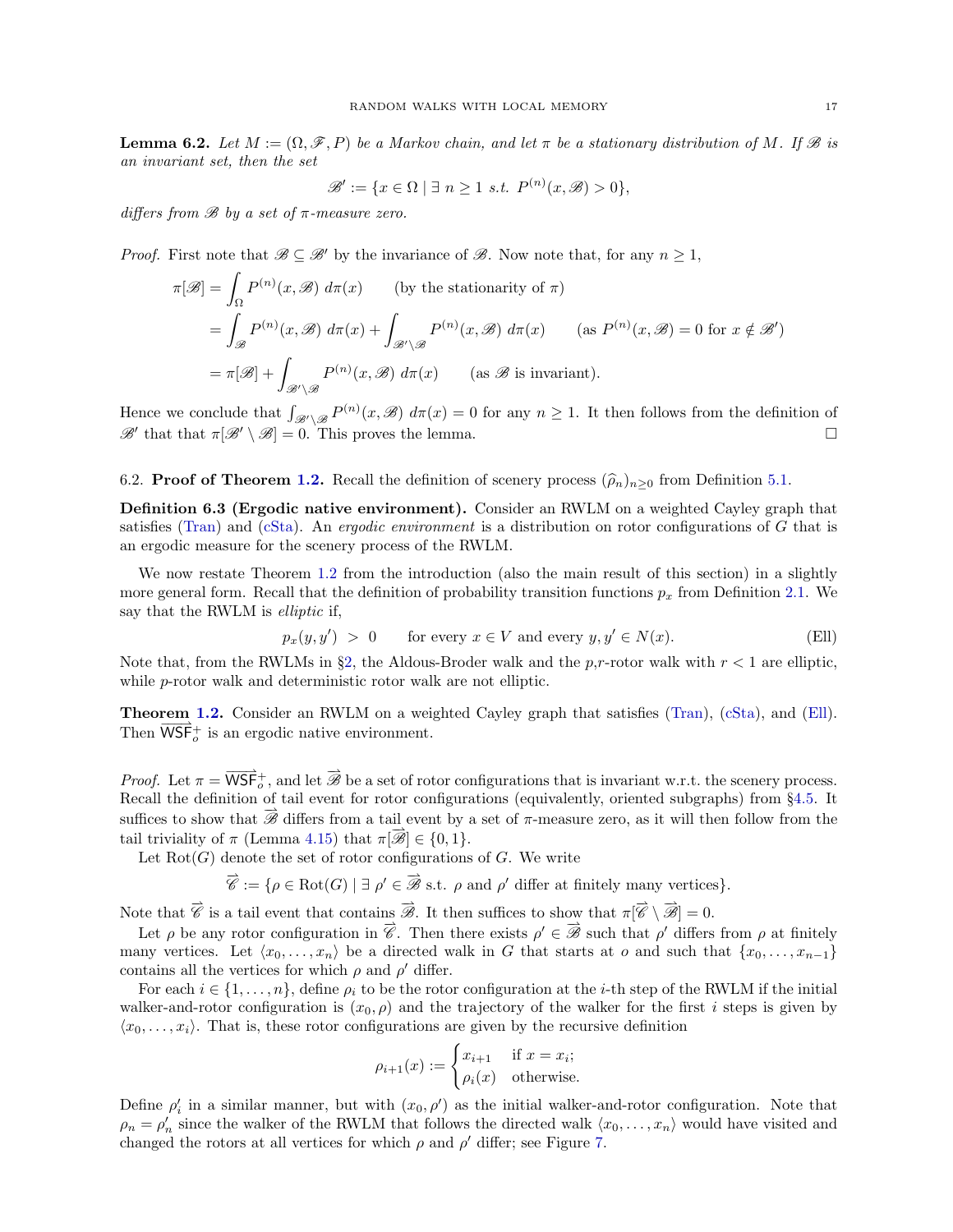

<span id="page-17-1"></span>Figure 7. (a) and (b) Two rotor configurations that differ at finitely many vertices. The rotors at which they differ are drawn oversized in green. (c) The trajectory (drawn in blue) taken by the walker that visits every green rotor. (d) The final rotor configuration of the RWLM at the end of this process, which is the same regardless of whether the initial configuration is (a) or (b).

Write  $\rho'' := \tau_{x_n^{-1}}(\rho_n) = \tau_{x_n^{-1}}(\rho'_n)$ . Note that  $\rho''$  is the rotor configuration at the *n*-th step of the scenery process if the walker of the RWLM follows  $\langle x_0, \ldots, x_n \rangle$  and the initial rotor configuration is  $\rho$  or  $\rho'$  (recall that  $\tau_x$  is the network isomorphism of  $(G, c)$  given by left multiplication by x). In particular, the probability to transition from  $\rho$  to  $\rho''$  in n steps of the scenery process satisfies the following inequality:

$$
P^{(n)}(\rho, \rho'') \ge \prod_{i=0}^{n-1} p_{x_i}(\rho_i(x_i), x_{i+1}) > 0,
$$

where the strict inequality is due to [\(Ell\)](#page-16-1). Note that, by the same argument, we also have  $P^{(n)}(\rho', \rho'') > 0$ .

Since  $\rho' \in \mathbb{Z}$  and  $P^{(n)}(\rho', \rho'') > 0$ , we have  $\rho'' \in \mathbb{Z}$  by the invariance of  $\mathbb{Z}$ . This implies that  $\rho$  can transition into  $\overrightarrow{\mathscr{B}}$  in n steps of the scenery process with positive probability, as

$$
P^{(n)}(\rho, \overrightarrow{\mathscr{B}}) \ge P^{(n)}(\rho, \rho'') > 0.
$$

As the choice of  $\rho \in \mathscr{C}$  is arbitrary, we have from the argument above that:

$$
\overrightarrow{\mathscr{C}} \subseteq \{ \rho \in \text{Rot}(G) \mid \exists n \ge 1 \text{ s.t. } P^{(n)}(\rho, \overrightarrow{\mathscr{B}}) > 0 \}.
$$

Since  $\pi$  is a stationary distribution of the scenery process (Theorem [1.1\)](#page-14-0), it then follows from Lemma [6.2](#page-16-3) that the set on the right side of the equation differs from  $\overrightarrow{\mathscr{B}}$  by a set of  $\pi$ -measure zero. Hence we conclude that  $\pi[\vec{\mathscr{C}} \setminus \vec{\mathscr{B}}] = 0$ , as desired.

### 7. Functional CLT for RWLM

<span id="page-17-0"></span>In this section we present the proof of Theorem [1.3.](#page-1-0) An electrical network  $(G, c)$  is a weighted lattice graph in  $\mathbb{R}^d$  if G is weighted Cayley graph such that  $V(G)$  is a subgroup of  $\mathbb{R}^d$  with vector addition as the group operation. In this section we will assume that  $G$  is a weighted lattice graph, and that the walker is initially located at the origin  $\mathbf{0} := (0, \ldots, 0)$ , unless stated otherwise.

We now restate Theorem [1.3](#page-1-0) from the introduction in a slightly more general form. Recall the definition the measure  $\mu_x$  from [\(7\)](#page-13-6). We denote by Γ the matrix

$$
\Gamma := \sum_{\mathbf{y} \in N(\mathbf{0})} \mu_{\mathbf{0}}(\mathbf{y}) \mathbf{y} \mathbf{y}^{\top}.
$$

Recall that  $X_n$  and  $\rho_n$   $(n \geq 0)$  denotes the location of the walker and the rotor configuration at the n-th step of the RWLM, respectively, and that  $D_{\mathbb{R}^d}[0,\infty)$  denotes the Skorohod space of  $\mathbb{R}^d$ -valued càdlàg paths on  $[0, \infty)$ .

**Theorem [1.3.](#page-1-0)** Consider an RWLM on a weighted lattice graph in  $\mathbb{R}^d$  that is [\(Tran\)](#page-13-0), [\(cSta\)](#page-13-1), and [\(Mtgl\)](#page-7-0). Suppose that the initial environment  $\pi$  is an ergodic native environment. Then, for almost every environment sampled from  $\pi$ , the scaled walk  $(\frac{1}{\sqrt{n}}X_{\lfloor nt \rfloor})_{t\geq 0}$  converges weakly on  $D_{\mathbb{R}^d}[0,\infty)$  to a Brownian motion with diffusion matrix Γ.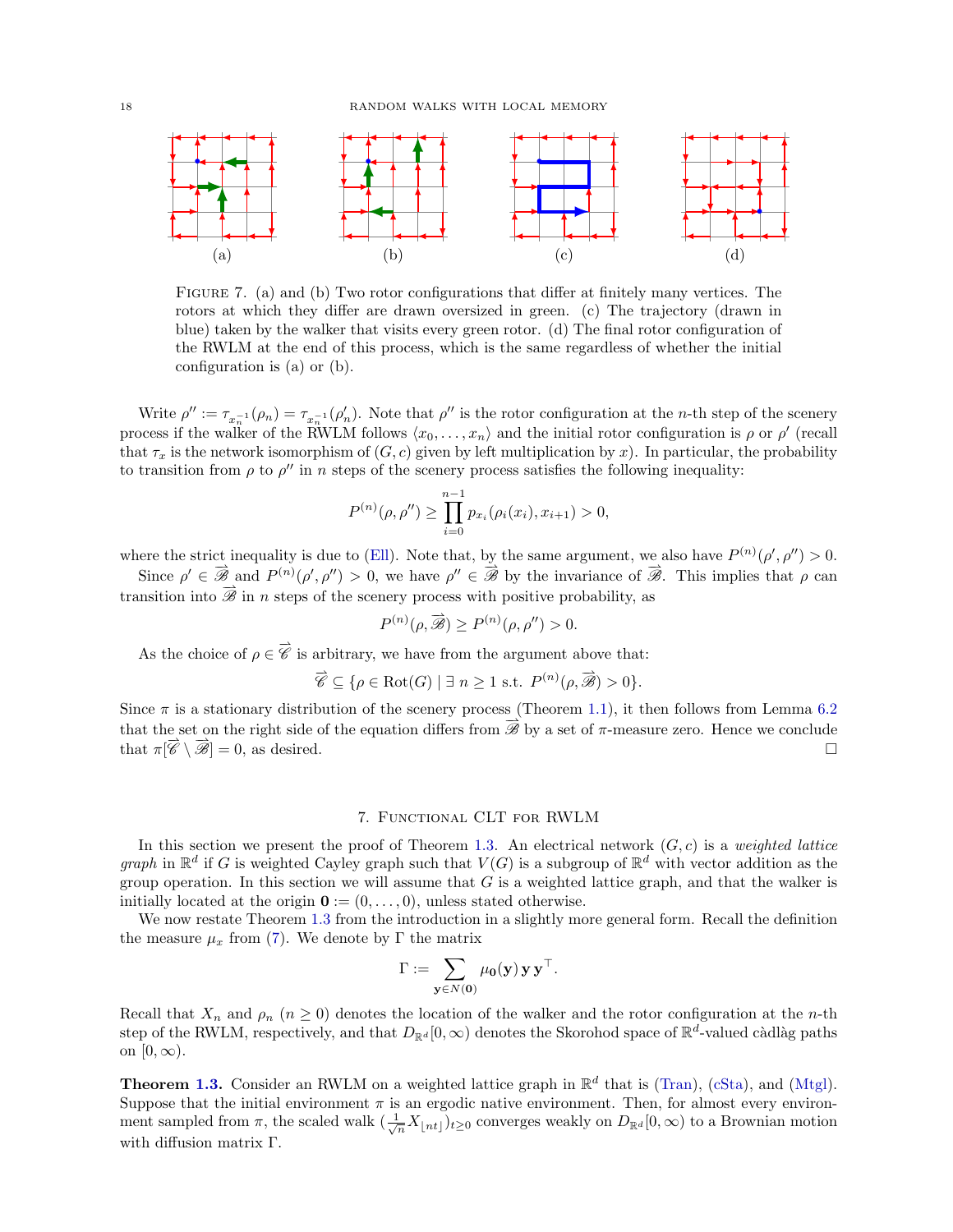As a consequence of Theorem [1.3,](#page-17-0) the p,r-rotor walk on  $\mathbb{Z}^d$  (Example [2.5\)](#page-5-3) with constant conductance, with  $p = \frac{1}{2}$  and  $r < 1$ , and with  $\overrightarrow{WSF}^+_{\sigma}$  as the initial environment, converges weakly on  $D_{\mathbb{R}^d}[0,\infty)$  to a Brownian motion with diffusion matrix  $\frac{1}{d}I_d$ .

Proof of Theorem [1.3.](#page-17-0) Let  $V_n := X_{n+1} - X_n$  and  $\mathscr{F}_n := \sigma(X_0, \ldots, X_n, \rho_0, \ldots, \rho_n)$ . It suffices to verify that all conditions in Theorem [3.1](#page-6-4) are satisfied. By using the same argument as in the proof of Proposition [1.4,](#page-7-1) we have that  $(X_n)_{n\geq 0}$  is a square-integrable martingale process (as a consequence of [\(Mtgl\)](#page-7-0)), and that [\(CLT2\)](#page-6-6) is satisfied. We omit the details for brevity.

We now verify [\(CLT1\)](#page-6-5). Let  $i \geq 0$ . It follows from Definition [2.3](#page-4-3) and [\(Tran\)](#page-13-0) that

$$
V_i = X_{i+1} - X_i = \sum_{\mathbf{y} \in N(\mathbf{0})} \mathbb{1}\{\rho_i(X_i) - X_i = \mathbf{y}\} Y_{\mathbf{y},i},
$$

where  $Y_{\mathbf{y},i}$  is a random variable on neighbors of the origin sampled from  $p_{\mathbf{0}}(\mathbf{y},\cdot)$  independently of  $\mathscr{F}_i$ . Then, for any  $n \geq 0$ :

$$
\frac{1}{n}\sum_{i=0}^{n-1}\mathbb{E}\left[V_iV_i^\top \mid \mathscr{F}_i\right] = \sum_{\mathbf{y}\in N(\mathbf{0})} \left(\frac{1}{n}\sum_{i=0}^{n-1} \mathbb{1}\{\rho_i(X_i) - X_i = \mathbf{y}\}\right) \mathbb{E}\left[Y_{\mathbf{y},0}Y_{\mathbf{y},0}^\top\right].\tag{9}
$$

Here we have used the fact that  $Y_{y,i}$  has the same law as  $Y_{y,0}$  for all i.

We now show that, for every  $y \in N(0)$ ,

<span id="page-18-1"></span>
$$
\lim_{n \to \infty} \frac{1}{n} \sum_{i=0}^{n-1} 1\{\rho_i(X_i) - X_i = \mathbf{y}\} = \mu_0(\mathbf{y}).
$$
\n(10)

Fix an ordering  $x_1, x_2, \ldots$  of  $V(G)$ . Note that the set of rotor configurations  $Rot(G)$  is a compact metric space with the metric  $d(\rho_1, \rho_2) := \sum_{i=1}^{\infty} \frac{1}{2^i} \mathbb{1}\{\rho_1(x_i) \neq \rho_2(x_i)\}\.$  It is straightforward to check that  $\overline{\mathscr{F}}(G)$ (from §[4.2\)](#page-9-0) restricted to  $Rot(G)$  is the Borel  $\sigma$ -algebra corresponding to this metric. Hence all conditions of Theorem [6.1](#page-15-1) are satisfied, and [\(10\)](#page-18-1) now follows by applying Theorem 6.1 to the function  $f : \text{Rot}(G) \to \mathbb{R}$ given by  $f(\hat{\rho}) := \mathbb{1}\{\hat{\rho}(\mathbf{0}) = \mathbf{y}\}.$ 

Plugging  $(10)$  into  $(9)$ , we get

$$
\lim_{n \to \infty} \frac{1}{n} \sum_{i=0}^{n-1} \mathbb{E}\big[V_i V_i^{\top} \mid \mathscr{F}_i\big] = \sum_{\mathbf{y} \in N(\mathbf{0})} \mu_{\mathbf{0}}(\mathbf{y}) \mathbb{E}\big[Y_{\mathbf{y},0} Y_{\mathbf{y},0}^{\top}\big] \n= \sum_{\mathbf{y} \in N(\mathbf{0})} \mu_{\mathbf{0}}(\mathbf{y}) \sum_{\mathbf{y}' \in N(\mathbf{0})} p_{\mathbf{0}}(\mathbf{y}, \mathbf{y}') \mathbf{y}' \mathbf{y}'^{\top}.
$$

Since  $\mu_0$  is a stationary distribution of the mechanism at **0** by [\(cSta\)](#page-13-1), it then follows that:

$$
\lim_{n \to \infty} \frac{1}{n} \sum_{i=0}^{n-1} \mathbb{E}\big[V_i V_i^{\top} \mid \mathscr{F}_i\big] = \sum_{\mathbf{y}' \in N(\mathbf{0})} \mu_{\mathbf{0}}(\mathbf{y}') \mathbf{y}' \mathbf{y}'^{\top} = \Gamma.
$$

Hence [\(CLT1\)](#page-6-5) is verified, and the proof is complete.  $\Box$ 

### 8. Concluding remarks

<span id="page-18-0"></span>We conclude with a few natural questions.

8.1. Theorem [1.3](#page-1-0) allows us to derive a functional CLT, but only when the initial environment is an ergodic native environment. Does the conclusion of Theorem [1.3](#page-1-0) still hold for other initial environments? We believe that the answer to this question is positive for the iid initial environment, and simulations suggests that there should be no quantitative difference between iid initial environment and wired spanning forest plus one edge environment eventually.

<span id="page-18-2"></span>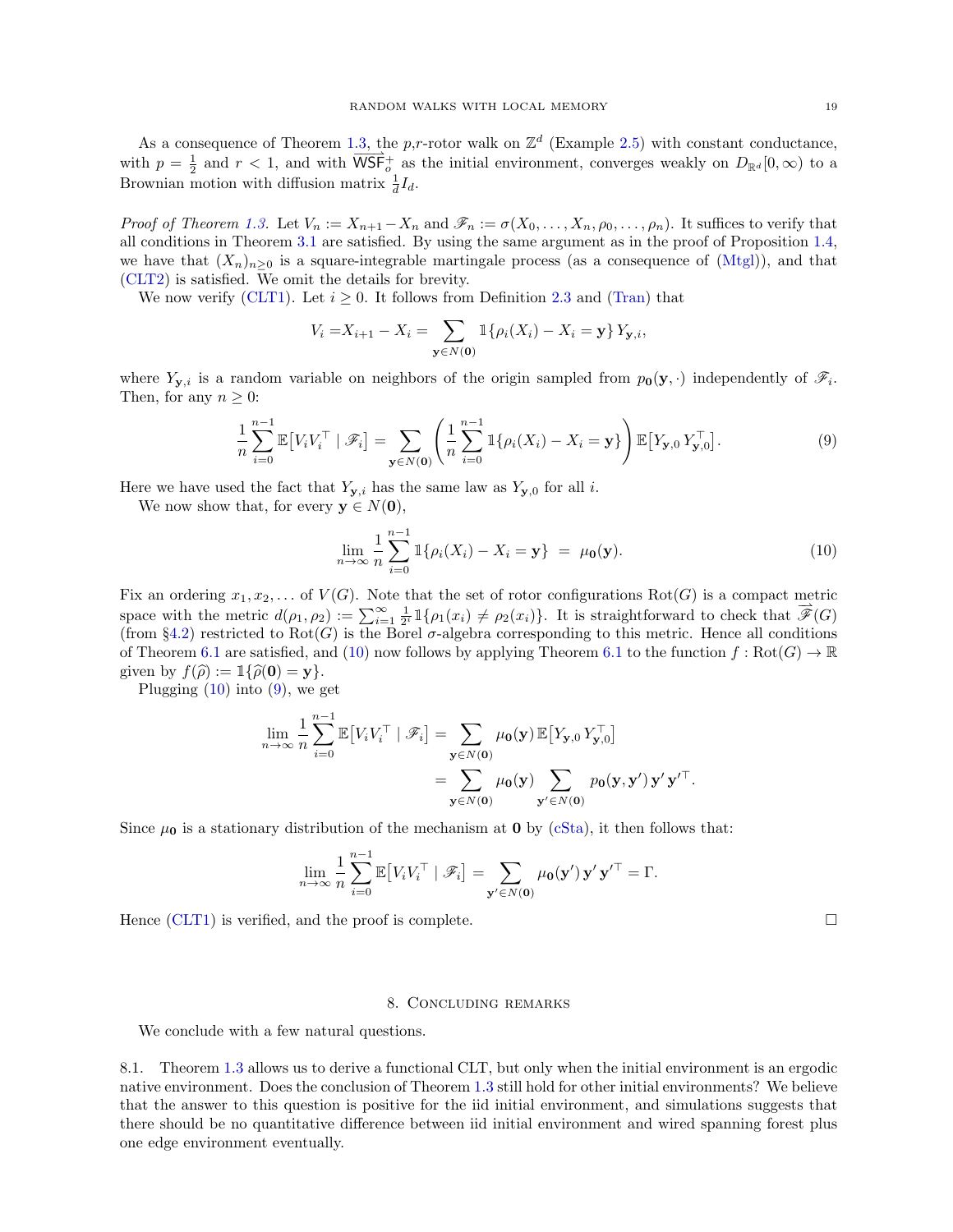Problem 8.1. Consider an RWLM on a simple Cayley graph that is transitive, uniform, and elliptic. Let  $(\widehat{\rho}_n)_{n>0}$  be the scenery process of the RWLM with iid initial environment. Show that  $\widehat{\rho}_n$  converges weakly to  $\overline{\text{WUSF}}^+$ , i.e., for every edge  $\{x_1, y_1\}, \ldots, \{x_m, y_m\}$  of G,

$$
\mathbb{P}\big[\widehat{\rho}_n(x_1)=y_1,\ldots,\widehat{\rho}_n(x_m)=y_m\big] \stackrel{n\to\infty}{\longrightarrow} \mathbb{P}\big[(x_1,y_1),\ldots,(x_m,y_m)\in\overrightarrow{U}\big],
$$

where  $\vec{U}$  is a random subgraph sampled from  $\overline{\text{WUSF}}$ <sup>+</sup>.

<span id="page-19-1"></span>8.2. Can we drop the ellipticity assumption from Theorem [1.2](#page-1-2) and Theorem [1.3?](#page-1-0) In particular, a positive answer to this question will give us a scaling limit result for p-rotor walk on  $\mathbb{Z}^d$   $(d \geq 2)$  when  $p = \frac{1}{2}$ , which will be consistent with the simulation results in Figure [1.](#page-3-0)

8.3. An RWLM is recurrent if every vertex is visited infinitely often by the walker a.s. and is transient otherwise. Note that every d-dimensional RWLM on  $\mathbb{Z}^d$  satisfying conditions in Theorem [1.3](#page-1-0) is transient if  $d \geq 3$  (as the transience of the scaling limit implies the transience of the original walk). Is it true that these RWLMs are recurrent if  $d = 2$ ? We remark that a partial answer to this question has been given in [\[Cha20\]](#page-19-18) (the sequel to this paper), namely for the 'H'–'V' walk on  $\mathbb{Z}^2$  with i.i.d. initial environment and  $p = \frac{1}{2}$ , and remains open for other values of p.

### **ACKNOWLEDGEMENT**

We would like to thank Elena Kosygina, Yuval Peres and Ofer Zeitouni for inspiring discussions with the first author and the third author. We would also like to thank Timo Seppäläinen for pointing us to references for Theorem [3.1.](#page-6-4) The first author would also like to thank Igor Pak for writing advice. Last but not the least, we would like to thank the anonymous referees for the insightful comments that substantially improve the readability of the paper and for additional references.

#### **REFERENCES**

- <span id="page-19-12"></span>[Ald90] D. J. Aldous, The random walk construction of uniform spanning trees and uniform labelled trees, SIAM J. Discrete Math. 3 (1990), 450—465.
- <span id="page-19-19"></span>[Bil06] J. A. Bilmes, What hmms can do, *IEICE Trans. Inf. Syst.* **E89-D** (2006), 869-891.
- <span id="page-19-14"></span>[BKPS04] I. Benjamini, H. Kesten, Y. Peres, and O. Schramm, Geometry of the uniform spanning forest: transitions in dimensions  $4,8,12,..., Ann. of Math. (2) 160 (2004), 465-491.$
- <span id="page-19-11"></span>[BL16] B. Bond and L. Levine, Abelian networks I. Foundations and examples, SIAM J. Discrete Math. 30 (2016), 856–874.
- <span id="page-19-9"></span>[BL19] B. Bercu and L. Laulin, On the multi-dimensional elephant random walk, J. Stat. Phys. 175 (2019), 1146-1163.
- <span id="page-19-0"></span>[BLPS01] I. Benjamini, R. Lyons, Y. Peres, and O. Schramm, Uniform spanning forests, Ann. Probab. 29 (2001), 1–65.
- <span id="page-19-8"></span>[BR07] J. Bérard and A. F. Ramírez, Central limit theorem for the excited random walk in dimension  $d \geq 2$ , Electron. Comm. Probab. 12 (2007), 303–314.
- <span id="page-19-13"></span>[Bro89] A. Broder, Generating random spanning trees, in Proc. 58th FOCS, IEEE (2019), 442–447.
- <span id="page-19-10"></span><span id="page-19-4"></span>[BW03] I. Benjamini and D. B. Wilson, Excited random walk, *Electron. Comm. Probab.* 8 (2003), 86–92. [BS02] E. Bolthausen and A.-S. Sznitman, Ten lectures on random media, in DMV Seminar 32, Birkhäuser, Basel (2002),
- $vi+116$  pp.
- <span id="page-19-18"></span>[Cha20] S. H. Chan, Recurrence of horizontal-vertical walks, preprint (2020), 34 pp.; [arXiv:2012.10811](https://arxiv.org/abs/2012.10811).
- <span id="page-19-6"></span>[DK12] D. Dolgopyat and E. Kosygina, Scaling limits of recurrent excited random walks on integers, Electron. Commun. Probab. 17 (2012), 14 pp.
- <span id="page-19-3"></span>[FLP16] L. Florescu, L. Levine, and Y. Peres, The range of a rotor walk, Amer. Math. Monthly 123 (2016), 627–642.
- <span id="page-19-17"></span>[HLL98] O. Hernández-Lerma and J. B. Lasserre, Ergodic theorems and ergodic decomposition for Markov chains, Acta Appl. Math. 54 (1998), 99–119.
- <span id="page-19-2"></span>[HLM<sup>+</sup>08] A. E. Holroyd, L. Levine, K. Meszáros, Y. Peres, J. Propp, and D. Wilson, Chip-firing and rotor-routing on directed graphs, in In and out of equilibrium. 2, Progr. Probab. 60, Birkhäuser, Basel (2008), 331–364.
- <span id="page-19-7"></span>[HLSH18] W. Huss, L. Levine, and E. Sava-Huss, Interpolating between random walk and rotor walk, Random Structures Algorithms 52 (2018), 263–282.
- <span id="page-19-15"></span>[HP19] T. Hutchcroft and Y. Peres, The component graph of the uniform spanning forest: transitions in dimensions  $9,10,11,...,$  Probab. Theory Related Fields 175 (2019), 141–208.
- <span id="page-19-16"></span>[Hut18] T. Hutchcroft, Interlacements and the wired uniform spanning forest, Ann. Probab. 46 (2018), 1170–1200.
- <span id="page-19-5"></span>[KM11] E. Kosygina and T. Mountford, Limit laws of transient excited random walks on integers, Ann. Inst. Henri Poincaré Probab. Stat.  $47$  (2011), 575–600.
- [KOS16] G. Kozma, T. Orenshtein, and I. Shinkar, Excited random walk with periodic cookies, Ann. Inst. Henri Poincaré Probab. Stat. 52 (2016), 1023–1049.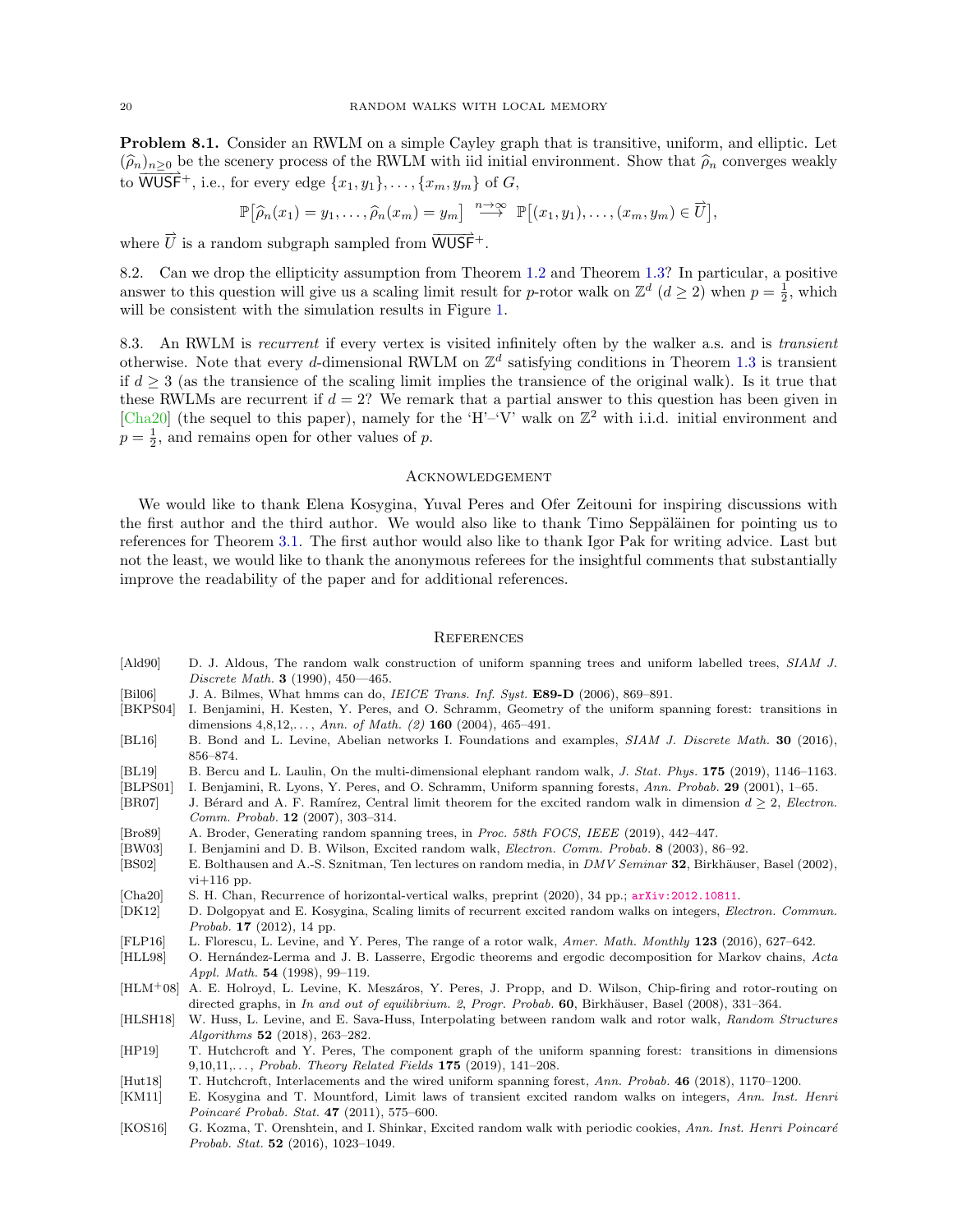- <span id="page-20-16"></span>[KOZ85] S.M. Kozlov, The method of averaging and walks in inhomogeneous environments, Russian Math. Surveys 40 (1985), 73–145.
- <span id="page-20-10"></span>[KP16] E. Kosygina and J. Peterson, Functional limit laws for recurrent excited random walks with periodic cookie stacks, Elecrton. J. Probab 21 (2016), 24 pp.
- <span id="page-20-2"></span>[KP17] E. Kosygina and J. Peterson, Excited random walks with Markovian cookie stacks, Ann. Inst. Henri Poincaré Probab. Stat. 53 (2017), 1458–1497.
- <span id="page-20-13"></span>[KZ13] E. Kosygina and M. Zerner, Excited random walks: Results, methods, open problems, Bull. Inst. Math. Acad.  $Sin. (N.S.)$  8 (2013), 105-157.
- <span id="page-20-22"></span>[Lev11] L. Levine, Sandpile groups and spanning trees of directed line graphs, J. Combin. Theory Ser. A 118 (2011), 350–364.
- <span id="page-20-19"></span>[LP16] R. Lyons and Y. Peres, Probability on trees and networks, Camb. Ser. Stat. Probab. Math. 42, Cambridge University Press, New York (2016).
- <span id="page-20-12"></span>[MPRV12] M. Menshikov, S. Popov, A. F. Ramírez, and M. Vachkovskaia, On a general many-dimensional excited random walk, Ann. Probab. 40 (2012), 2106–2130.
- <span id="page-20-8"></span>[PDDK96] V. Priezzhev, D. Dhar, A. Dhar, and S. Krishnamurthy, Eulerian walkers as a model of self-organized criticality, Phys. Rev. Lett. **77** (1996), 5079-5082.
- <span id="page-20-21"></span>[Pem91] R. Pemantle, Choosing a spanning tree for the integer lattice uniformly, Ann. Probab. 19 (1991), 1559–1574.
- <span id="page-20-9"></span>[Pro03] J. Propp, Random walk and random aggregation, derandomized, online lecture (2003), [https://www.microsoft.com/en-us/research/video/random-walk-and-randomaggregation-derandomized/.](https://www.microsoft.com/en-us/research/video/random-walk-and-randomaggregation-derandomized/)
- <span id="page-20-1"></span>[PT17] R. Pinsky and N. Travers, Transience, recurrence and the speed of a random walk in a site-based feedback environment, Probab. Theory Related Fields 167 (2017), 917–978.
- <span id="page-20-17"></span>[PV82] G. C. Papanicolaou and S. R. S. Varadhan, Diffusions with random coefficients, in Statistics and probability: essays in honor of C. R. Rao, Amsterdam (1982), 547–552.
- <span id="page-20-18"></span>[RAS05] F. Rassoul-Agha and T. Seppäläinan, An almost sure invariance principle for random walks in a space-time random environment, Probab. Theory Related Fields 133 (2005), 299–314.
- <span id="page-20-6"></span>[Szn04] A.-S. Sznitman, Topics in random walks in random environment, in School and Conference on Probability Theory, Abdus Salam Int. Cent. Theoret. Phys., Trieste, ICTP Lect. Notes, XVII (2004), 203–266.
- <span id="page-20-14"></span>[Tôt95] B. Tôth, The "true" self-avoiding walk with bond repulsion on Z: limit theorems, Ann. Probab. 23 (1995), 1523–1556.
- <span id="page-20-15"></span>[Tôt96] B. Tôth, Generalized Ray-Knight theory and limit theorems for self-interacting random walks on  $\mathbb{Z}$ , Ann. Probab. 24 (1996), 1324–1367.
- <span id="page-20-4"></span>[Tót99] B. Tóth, Self-interacting random motions–a survey, in Random Walks – A Collection of Surveys, Bolyai Soc. Math. Stud. 9, János Bolyai Math. Soc., Budapest (1999), 349-384.
- <span id="page-20-3"></span>[Tra18] N. F. Travers, Excited random walk in a Markovian environment, Electron. J. Probab. 23 (2018), 60 pp.
- <span id="page-20-11"></span>[VdHH12] R. van der Hofstad and M. Holmes, An expansion for self-interacting random walks, Braz. J. Probab. Stat. 26 (2012), 1–55.
- <span id="page-20-20"></span>[Wil96] D. B. Wilson, Generating random spanning trees more quickly than the cover time, in Proc. 28th STOC, ACM, New York (1996), 296–303.
- <span id="page-20-7"></span>[WLB96] I. Wagner, M. Lindenbaum, and A. Bruckstein, Smell as a computational resource–a lesson we can learn from the ant, in Israel Symposium on Theory of Computing and Systems, IEEE Comput. Soc. Press, Los Alamitos (1996), 219–230.
- <span id="page-20-5"></span>[Zei04] O. Zeitouni, Random walks in random environment, in Lectures on probability theory and statistics, Lecture Notes in Math. 1837, Springer, Berlin (2004), 189–312.

#### Appendix A. Random walks with hidden local memory

<span id="page-20-0"></span>In this section we present a more general version of random walk with local memory inspired by hidden Markov chains. We refer to [\[Bil06\]](#page-19-19) for a more detailed discussion on hidden Markov chains.

For each  $x \in V$ , a hidden mechanism at x is a Markov chain  $M_x$  with finite state space  $S_x$  and probability transition function  $p_x(\cdot, \cdot)$ . A jump rule is a map  $f_x : S_x \to \mathcal{P}(N(x))$  from  $S_x$  to the set of probability distributions on the set of neighbors of x. A hidden state configuration is a map  $\kappa: V \to \sqcup_{x \in V} S_x$  such that  $\kappa(x) \in S_x$  for all  $x \in V$ .

**Definition A.1 (Random walk with hidden local memory).** A random walk with hidden local memory, or RWHLM for short, is a sequence  $(X_n, \rho_n, \kappa_n)_{n\geq 0}$  satisfying the following transition rules:

(i) 
$$
\kappa_{n+1}(x) := \begin{cases} K_n & \text{if } x = X_n; \\ \kappa_n(x) & \text{if } x \neq X_n. \end{cases}
$$
  
\n(ii)  $\rho_{n+1}(x) := \begin{cases} Y_n & \text{if } x = X_n; \\ \rho_n(x) & \text{if } x \neq X_n, \end{cases}$   
\n(iii)  $X_{n+1} := Y_n$ ,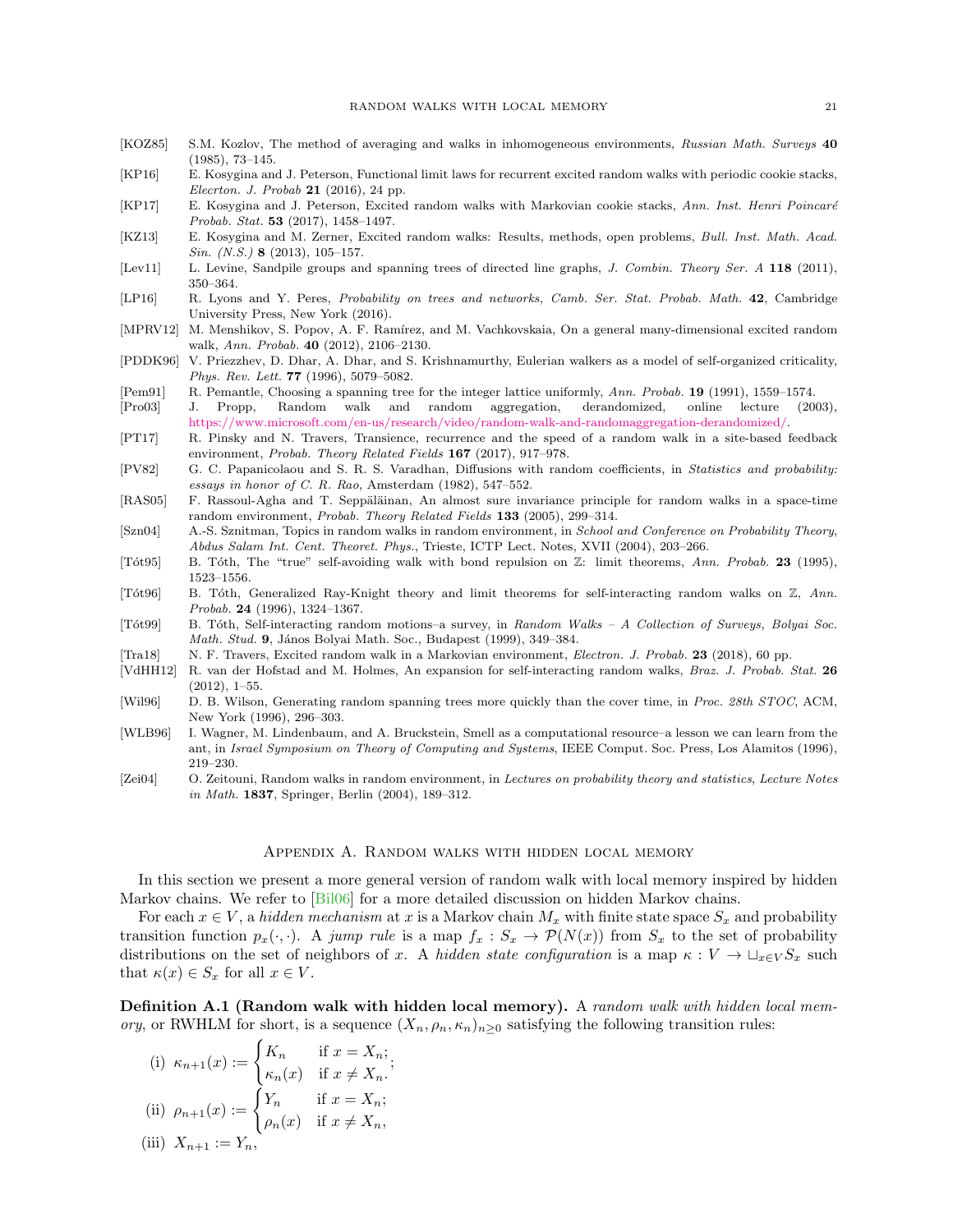

<span id="page-21-0"></span>Figure 8. Two instances of a two-step hidden triangular walk with the same walker's trajectory and rotor configurations. The number at the origin records the hidden state of the origin. The pictures at the right side illustrate the future hidden state of the origin and the arrows point to (possible) future locations of the walker.

where  $K_n$  is a random element of  $S_{X_n}$  sampled from  $p_{X_n}(\kappa_n(X_n), \cdot)$  independent of the past, and  $Y_n$  is a random neighbor of x sampled from  $f_{X_n}(K_n)$  independent of the past.

Described in words, at each time step (i) the walker first updates the hidden state of its current location using the given hidden mechanism. Then, (ii) the walker updates the rotor of its current location by sampling the new rotor from the probability distribution corresponding to the new hidden state. Finally, (iii) the walker travels to the vertex specified by the new rotor.

<span id="page-21-1"></span>**Example A.2 (Hidden triangular walk).** Let G be the triangular lattice. For each  $x \in V$ , the hidden mechanism at  $\mathbf{x} \in V$  has the following state space and transition probability:

$$
S_{\mathbf{x}} := \{s_1, s_2, s_3\}; \qquad p_{\mathbf{x}} := \begin{bmatrix} 0 & \frac{1}{2} & \frac{1}{2} \\ 0 & 0 & 1 \\ 1 & 0 & 0 \end{bmatrix}.
$$

That is,  $s_1$  transitions to either  $s_2$  or  $s_3$  with equal probability,  $s_2$  transitions to  $s_3$  with probability 1, and  $s_3$  transitions to  $s_1$  with probability 1.

We now describe the jump rule  $f_{\mathbf{x}}$ . Let  $N_1 \sqcup N_2$  be the partition of the neighbors  $N(\mathbf{x})$  of  $\mathbf{x}$  given by:

$$
N_1 := \mathbf{x} + \left\{ \begin{pmatrix} 1 \\ 0 \end{pmatrix}, \frac{1}{2} \begin{pmatrix} -1 \\ \sqrt{3} \end{pmatrix}, \frac{1}{2} \begin{pmatrix} -1 \\ -\sqrt{3} \end{pmatrix} \right\}; \qquad N_2 := \mathbf{x} + \left\{ \begin{pmatrix} -1 \\ 0 \end{pmatrix}, \frac{1}{2} \begin{pmatrix} 1 \\ \sqrt{3} \end{pmatrix}, \frac{1}{2} \begin{pmatrix} 1 \\ -\sqrt{3} \end{pmatrix} \right\}.
$$

The distribution  $f_{\mathbf{x}}(s_1)$  is then given by the uniform distribution on  $N_1$ , while  $f_{\mathbf{x}}(s_2)$  and  $f_{\mathbf{x}}(s_3)$  are the uniform distribution on  $N_2$ .

Without knowing the hidden states, an outside observer will not be able to predict the future dynamics of this RWHLM even while knowing the past and present location of the walker and rotor configuration, as illustrated in Figure [8.](#page-21-0)

Note that a non-hidden RWLM is a special case of RWHLM, with  $S_x$  ( $x \in V$ ) being the set of neighbors of x and with  $f_x(y)$   $(y \in N(x))$  being the probability distribution concentrated on y. On the other hand, every RWHLM on a simple graph  $G$  can be emulated by a non-hidden RWLM on a larger graph (with multiple edges) in the following manner.

Let  $G^{\times}$  be the undirected graph with vertex set  $V(G)$  and with an edge incident to x and y in  $G^{\times}$  for each  $\{x, y\} \in E(G)$  and each hidden state  $s \in S_x$  of the RWHLM. Such an edge is labeled  $e(x, y, s)$ .

For any  $x \in V(G^{\times})$ , the mechanism of this RWLM on x is the Markov chain with state space the set of edges incident to x in  $G^{\times}$  (instead of the set of neighbors of x), and with probability transition function

$$
p_x^{\times}(e(x,y,s),e(x,y',s')):=p_x(s,s')\,(f_x(s'))(y'),
$$

where  $p_x$  and  $f_x$  are the probability transition function and the jump rule for the RWHLM, respectively.

This RWLM on  $G^{\times}$  emulates the RWHLM on G in the following sense. Let  $(X_n, \rho_n, \kappa_n)_{n>0}$  be an RWHLM on G. Start an RWLM  $(X_n^{\times}, \rho_n^{\times})_{n \geq 0}$  on  $G^{\times}$  with the following initial configuration:

$$
X_0^{\times} := X_0; \qquad \rho_0^{\times}(x) := e(x, \rho_0(x), \kappa_0(x)) \quad (x \in V).
$$